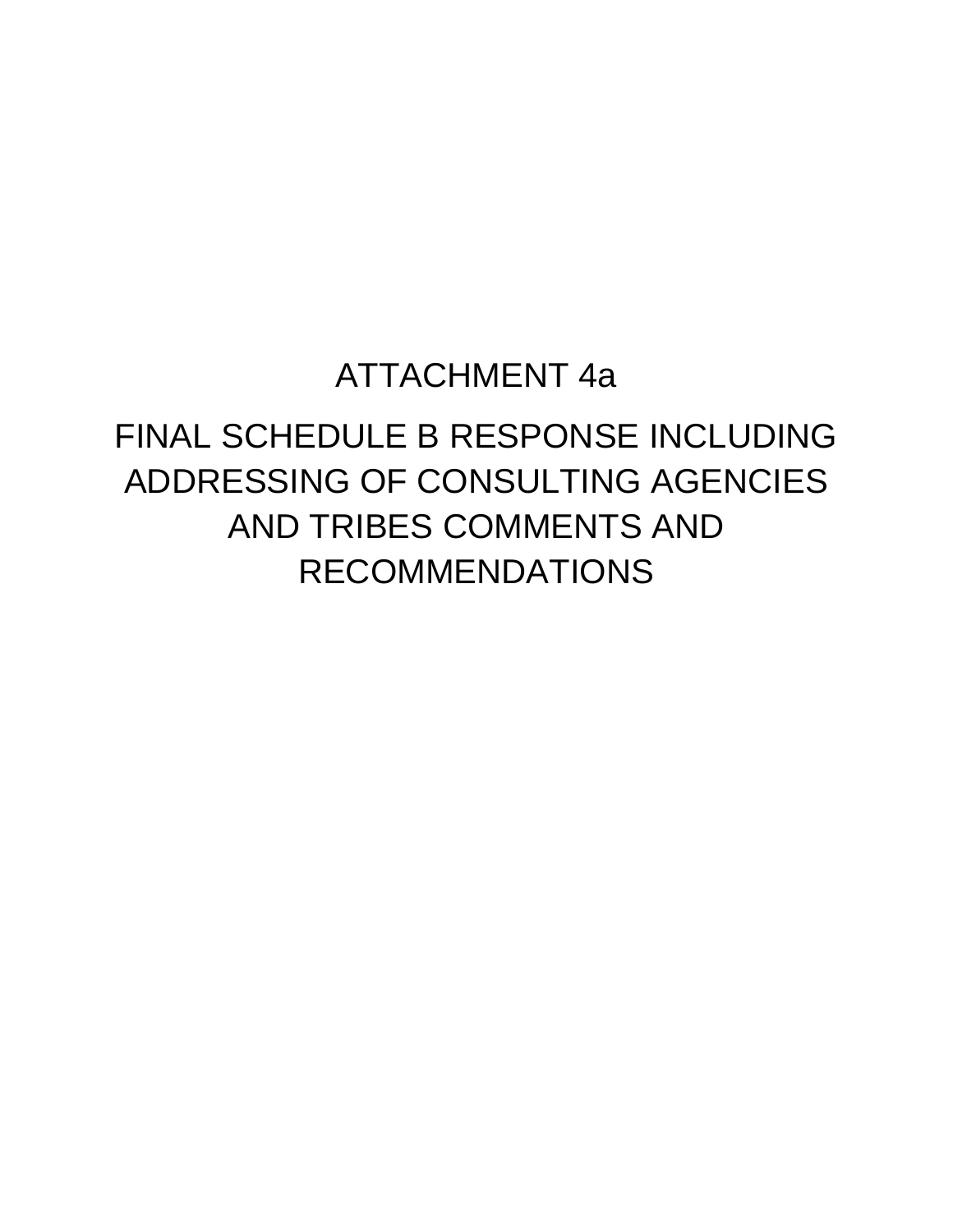#### SCHEDULE B ADDITIONAL INFORMATION REQUESTS SALUDA HYDROELECTRIC PROJECT FERC No. 516

#### 1. Winter Minimum Pool Elevation Study

On page 2-35 of Exhibit E in your assessment of risks associated with raising the winter minimum pool elevation, you cite a study entitled "Whitepaper Regarding Increasing the Winter Minimum Pool Level for Normal Operations of Lake Murray" completed in 2008 by R.J. Ruane of Reservoir Environmental Management. This document is listed in your literature cited section but was not included in the application appendices. We recognize that conclusions drawing from this study are included in both the Exhibit E and in the appendix E-1 - Applications of the CE-QUAL-W2 Model for Lake Murray Relicensing Issues. However, please provide a copy of the entire document (Ruane, 2008) so as to assist us in our analysis of these conclusions.

**SCE&G Draft Response (dated 01/07/2009) to AIR**: A copy of the "Whitepaper Regarding Increasing the Winter Minimum Pool Level for Normal Operations of Lake Murray" is included as Appendix 1 of this response.

**Consulting Agencies Comments:** No comments were received from consulting agencies.

**SCE&G Response (dated 02/24/2009) to Consulting Agencies Comments:** No further response

2. Fish Kills

On page 2-31 of Exhibit E, comments from the Lake Murray Association suggest that a fish kill occurred at the project in 2007. There is no record of this fish kill in the Commission's files, or that any such kill was reported. Please verify whether a fish kill occurred in 2007, and if so, please provide a report on the species killed; approximate numbers, time, and date of occurrence; probable cause of the kill; and location within Lake Murray where the fish kill occurred.

**SCE&G Draft Response (dated 01/07/2009) to AIR**: SCDNR is responsible for the investigation of fish die-offs in state waters. SCE&G respectfully requests that SCDNR provide the results of any investigation into the 2007 fish die-offs, including dates, numbers, and potential causes, in their response to this AIR so that SCE&G may file it with the Commission.

SCE&G has typically implemented a "last on, first off" scenario for Unit 5 to aid in reducing fish kills in the reservoir and as noted in Section 2.5 on Page 2-43 of our FLA for preservation of coolwater refuge habitat for striped bass in the reservoir during summer months when the lake is stratified. During consultation efforts results of a water quality model indicate it might be better to operate Unit 5 in the mode of "first on, last off" during most of the year, in Section 2.5 on Page 2-43 of our FLA the Applicant proposes to operate Unit 5 preferentially as "first on, last off" from November 1 through July 31 of each year and the bottom-oriented units preferentially as "first on, last off" during the months of August through October. This protection measure of operating Unit 5 in a "last on, first off" scenario is proposed to reduce the potential for extensive striped bass die-offs within Lake Murray. Any costs associated with either of these measures will be included in Exhibit D as part of the Applicant's response to Schedule A.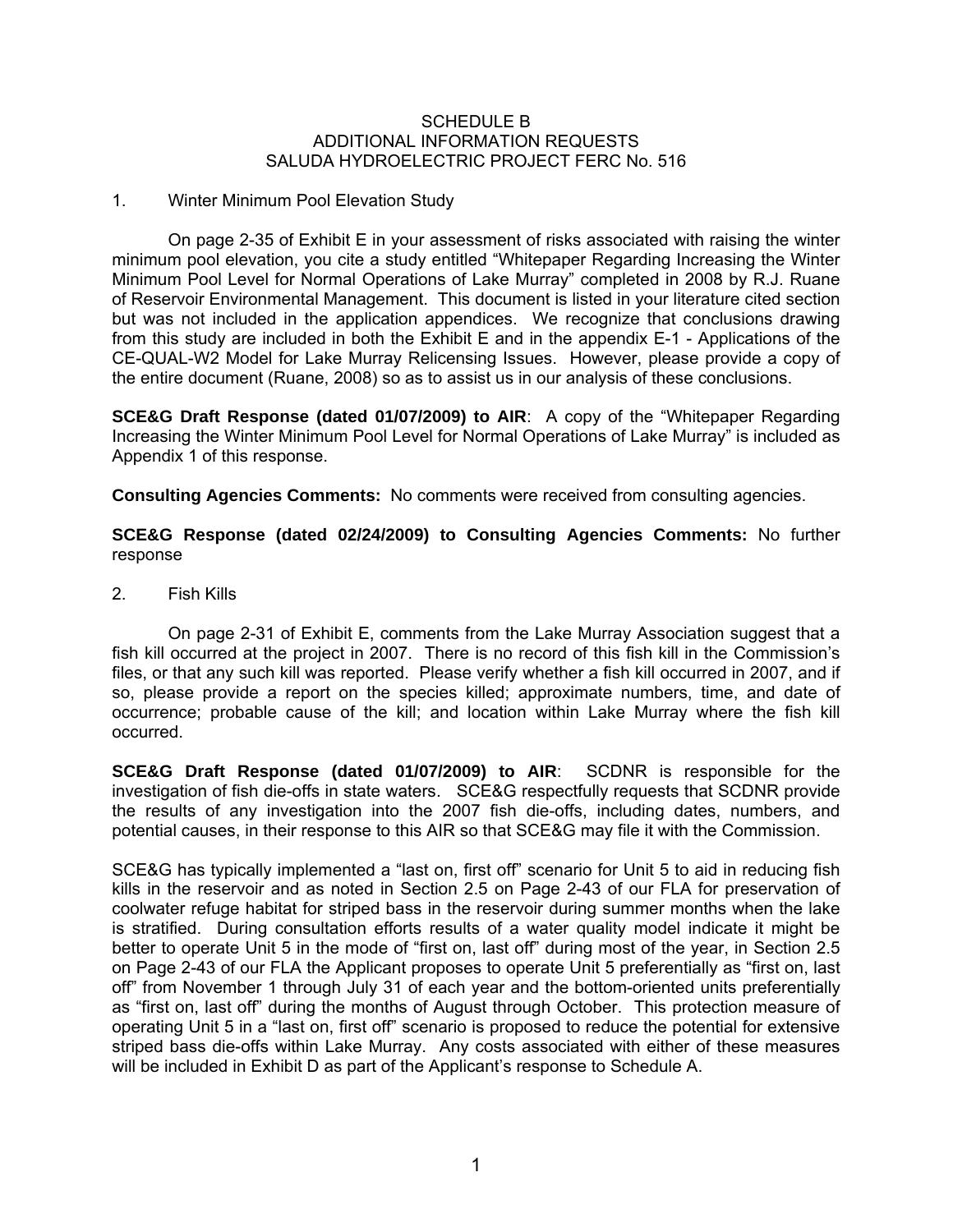**Consulting Agencies Comments: SCDNR comments**: The first item from SCDNR letter dated February 9, 2009 provides details about the fish die-off that occurred in 2007.

**SCE&G Response (dated 02/24/2009) to Consulting Agencies Comments:** No further response.

#### 3. Wastewater Discharges

On page 2-49 of Exhibit E, table 2-1 lists major wastewater dischargers into watersheds of Lake Murray. Although it appears that most of these discharges do not discharge directly into Lake Murray, it is unclear if this is the case. Therefore, please verify whether any of these discharges flow directly into the lake. For discharges into the Lower Saluda River, please describe whether any of these discharges originate within the project-affected reach of the Lower Saluda River below the project dam or are within the project boundary.

**SCE&G Draft Response (dated 01/07/2009) to AIR**: The list of wastewater discharges into the Lake Murray watershed identified on Table 2-1 on Page 2-49 of Exhibit E are not direct discharges into Lake Murray. They are discharges into streams or tributaries that feed into Lake Murray. There are no wastewater discharges directly into Lake Murray. Three wastewater dischargers release effluents into the lower Saluda River within the project boundary. These wastewater discharges are permitted by the South Carolina Department of Health and Environmental Control and are not operated by the Applicant nor required for operation of the Saluda Hydroelectric Project.

**Consulting Agencies Comments:** No comments were received from consulting agencies.

**SCE&G Response (dated 02/24/2009) to Consulting Agencies Comments:** No further response.

4. Fish Passage Options

On page 3-14 of Exhibit E, you state that the U.S. Fish and Wildlife Service (FWS) requested, as part of an out-migration study, that the spillway be evaluated for downstream passage. However, you conclude that the spillway is not an option for fish passage. Please describe whether the FWS has commented further on your decision that the spillway should not be considered as an option for fish passage.

**SCE&G Draft Response (dated 01/07/2009) to AIR**: SCE&G is requesting that the FWS provide a statement of concurrence in their comments to this AIR response that the Saluda Hydro spillway is not an option for downstream fish passage.

**Consulting Agencies Comments: FWS Comments**: FWS has provided their concurrence with our decision that the spillway should not be considered as an option for fish passage by removing their request from the Initial Consultation Document (ICD) comments as noted in Item 1 of their February 2, 2009 letter providing comments to our draft AIR response.

**SCE&G Response (dated 02/24/2009) to Consulting Agencies Comments:** No further response.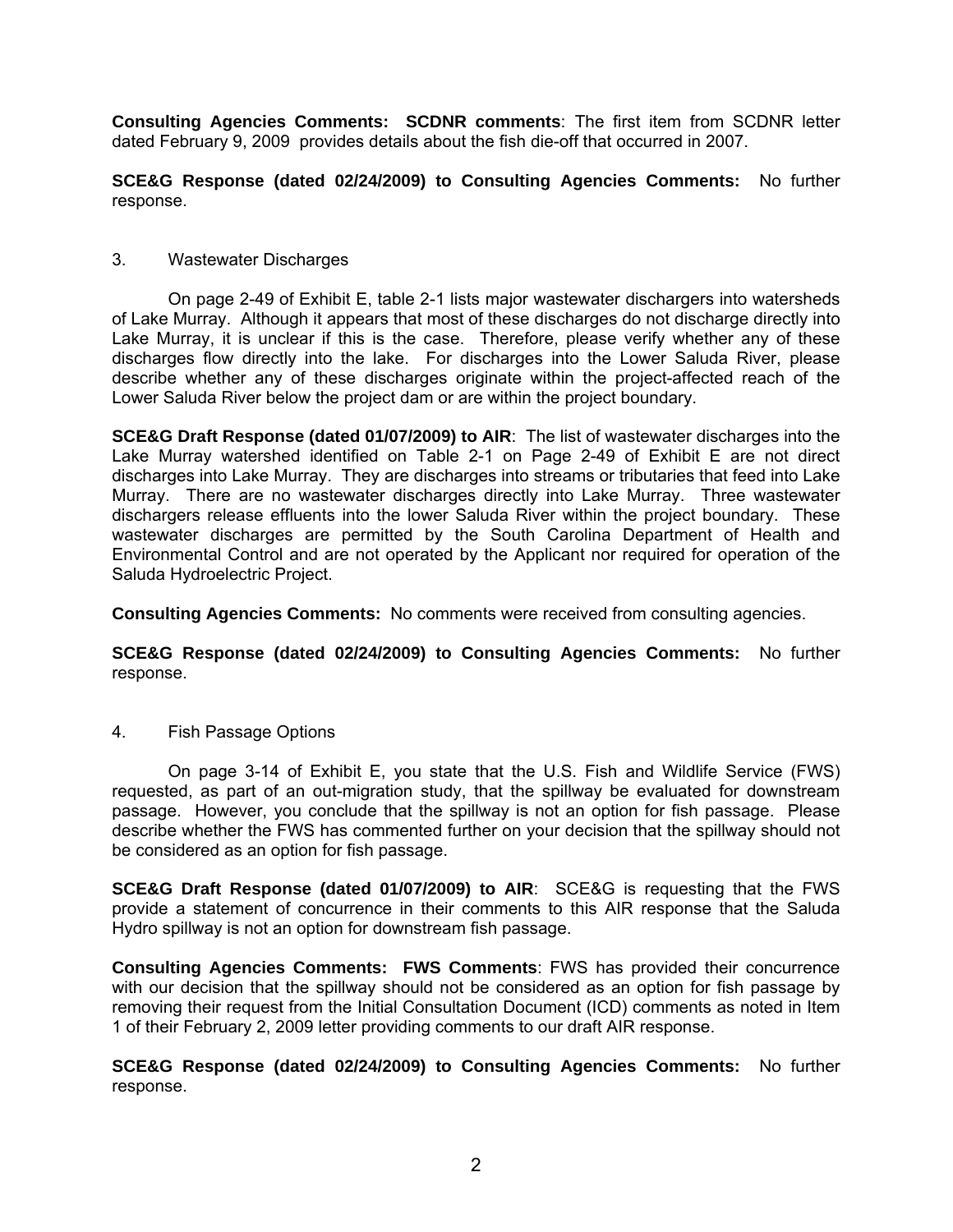# 5. Shortnose Sturgeon Management Program

On page 3-18 of Exhibit E, you state that a shortnose sturgeon management program would be prepared and implemented in the Lower Saluda River, but provide no details as to when that program would be prepared and what the program may entail. Because we will need to assess the project's potential effect on federally listed species, please provide us with (a) a schedule for developing the shortnose sturgeon management program and, (b) at a minimum, an outline of any measures that would likely be included in such a program, including estimated costs for the proposed measures.

**SCE&G Draft Response (dated 01/07/2009) to AIR**: The Applicant is still consulting with the appropriate agencies to develop the Shortnose Sturgeon Management Program. The Applicant received a recommendation from National Marine Fisheries Service (NMFS) on November 17, 2008 outlining their proposed monitoring and adaptive recovery program. This recommendation is included as Appendix 2 of this response. A conference call with the consulting agencies will be held in January 2009 to discuss this proposal. At the time that a draft of this AIR response went to the consulting agencies for their 30-day review, the Shortnose Sturgeon Management Program had not been developed and is not included in the draft to the consulting agencies. The Applicant expects to perform all of the NMFS requested monitoring as part of the Santee River Basin Accord since the 10-year plan already addresses Shortnose Sturgeon studies. Therefore, the Applicant respectfully requests a time extension until July 31, 2009 to consult further with interested stakeholders and agencies to finalize the Shortnose Sturgeon Management Program. Since the program is not developed enough for inclusion in this response, a cost of the Shortnose Sturgeon Management Program on operations cannot be assessed at this time. A proposed draft educational brochure for all Rare Threatened & Endangered (RT&E) species is included as Appendix 3 as part of the mitigation measures associated with filing the FLA.

**Consulting Agencies Comments: NMFS Comments**: NMFS concurs with your proposed response to FERC and with setting July 31, 2009, as the target date for finalizing the program in coordination with NMFS and other resource agencies.

**SCE&G Response (dated 02/24/2009) to Consulting Agencies Comments:** Subsequent to submitting the draft AIR response to the agencies for their review and comment, a conference call with the consulting agencies was held on January 20, 2009 to discuss the NMFS proposal. Minutes of this conference call are enclosed as Appendix 31. The Applicant is in the process of developing a management program based on the discussions from that conference call. A preliminary draft of the Shortnose Sturgeon Monitoring and Adaptive Recovery Program is enclosed as Appendix 32. This program has not been reviewed by the consulting agencies or our management and could be changed prior to finalization.

Enclosed as Appendix 33 is a settlement agreement schedule that outlines negotiation meetings and other milestone dates in support of all of our time extension requests in this response.

An estimated cost of the Shortnose Sturgeon Management Program on operations is provided in Exhibit D based on the enclosed preliminary draft of the Shortnose Sturgeon Monitoring and Adaptive Recovery Program. It should be noted that since this program has not been finalized these costs could change based on the agreed upon program.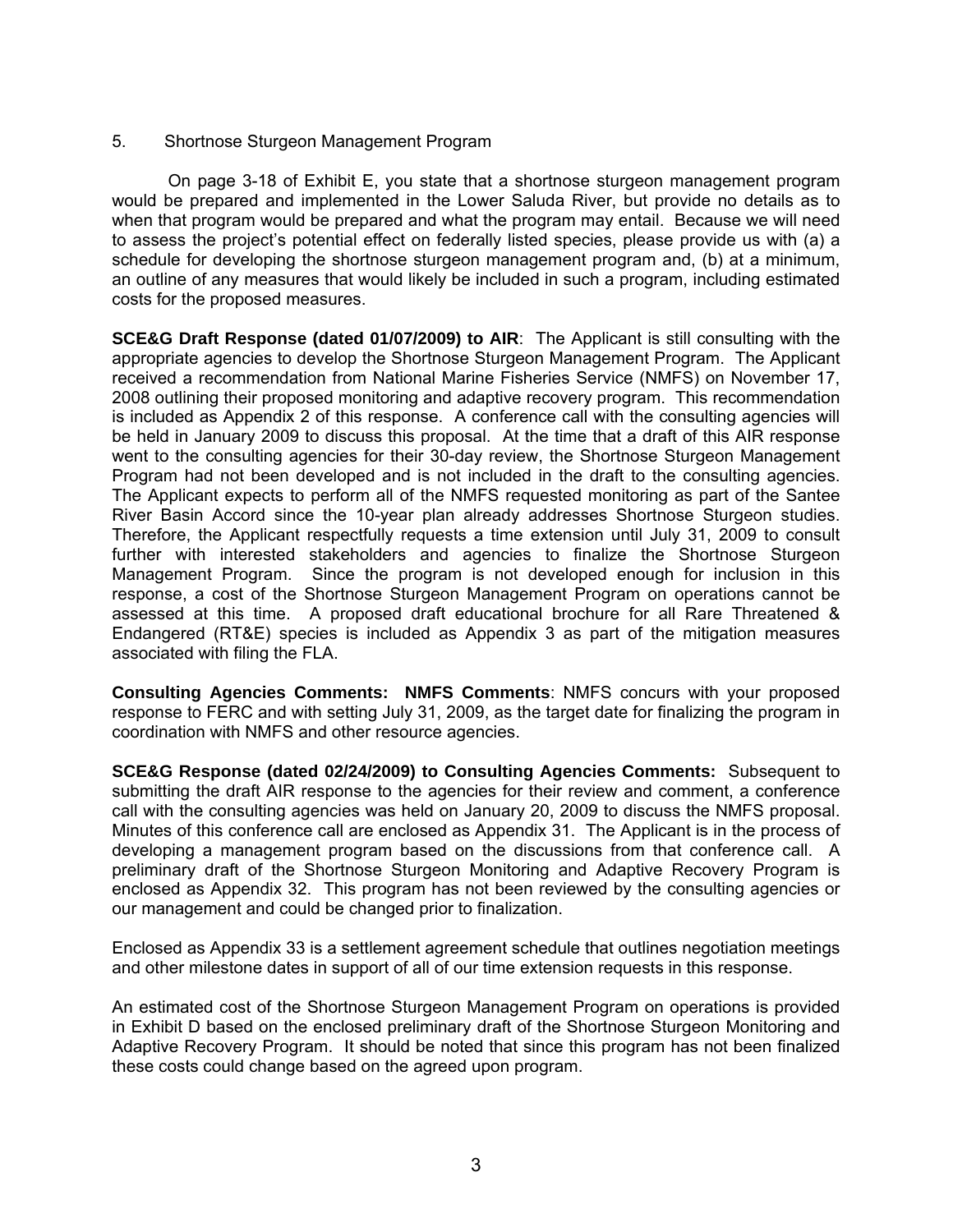6. Macroinvertebrate, Mussel, and Trout Programs

On pages 3-19, 3-20, and 3-46 of Exhibit E, you propose to implement a macroinvertebrate community monitoring program, a freshwater mussel restoration program, and a trout adaptive management program. You further state that these programs are currently being developed and would be filed as part of a comprehensive settlement agreement for the project. We will need to assess the environmental effects and costs of your proposed programs now, as opposed to waiting for an uncertain settlement agreement for the project to be filed. Your filing for each of these proposed programs must include a detailed description of any proposed measures, a proposed implementation schedule, and the estimated costs for the proposed measures.

**SCE&G Draft Response (dated 01/07/2009) to AIR**: The proposed Macroinvertebrate Monitoring and Enhancement Program for the Saluda Hydroelectric Project is included as Appendix 4 of this response. The proposed Fresh Water Mussel Program for the Saluda Hydroelectric Project is included as Appendix 5 of this response. The proposed Trout Adaptive Management Program for the Saluda Hydroelectric Project is included as Appendix 6 of this response. As noted in your request, these programs have not been finalized by the Fish and Wildlife Resource Conservation Group or our management. Also enclosed is Appendix 7 which includes minutes from the October 17, 2008 meeting that provides a record of our continued stakeholder and agency consultation. Estimated costs for all of these proposed programs are shown in Exhibit D as part of the Applicant's response to Schedule A. The Applicant respectfully requests a time extension until July 31, 2009 to consult further with interested stakeholders and agencies to finalize the programs.

# **Consulting Agencies Comments:**

**Macroinvertebrate Program** – **SCDNR comments**: The second item from the SCDNR letter dated February 9, 2009 states "Previous macroinvertebrate sampling conducted by SCE&G and its consultants has demonstrated biotic conditions improved as distance from the Saluda Hydro dam increased. NCBI scores were generally *poor* immediately downstream of the Project dam. These results could be caused by the scouring associated with hydro power operations or periodic problems with low DO. Instream flows proposed by the licensee may not benefit downstream aquatic life if the low biodiversity observed below the dam is due to low DO rather than scour. DNR recommends that the sampling program proposed by the licensee include some effort to distinguish the cause of the low biodiversity immediately below the dam and to include an adaptive management approach to correct or mitigate for any problems identified." **FWS Comments**: Item 2 of the FWS letter dated January 28, 2009 provides the following comment: The Service has reviewed Appendix 4 -Macro-invertebrate Monitoring and Enhancement Program and finds the proposed plan satisfactory to address our concerns. We recommend this monitoring be conducted to evaluate the affects to the macro-benthos from an enhanced flow regime in the Lower Saluda River, which is to be included in the new license for the project.

**SCE&G Response (dated 02/24/2009) to Consulting Agencies Comments:** Since the hub baffle improvements made to the turbine runners in 1999 and 2005, the number of low dissolved oxygen (DO) excursions has been minimal as noted in our annual reports filed with the Commission as required by our current license Article 31. These reports have been filed by June 30 of each year since 2005. Macroinvertebrate studies conducted during relicensing (study report attached as Appendix 45) indicate the lack of bio-diversity immediately below the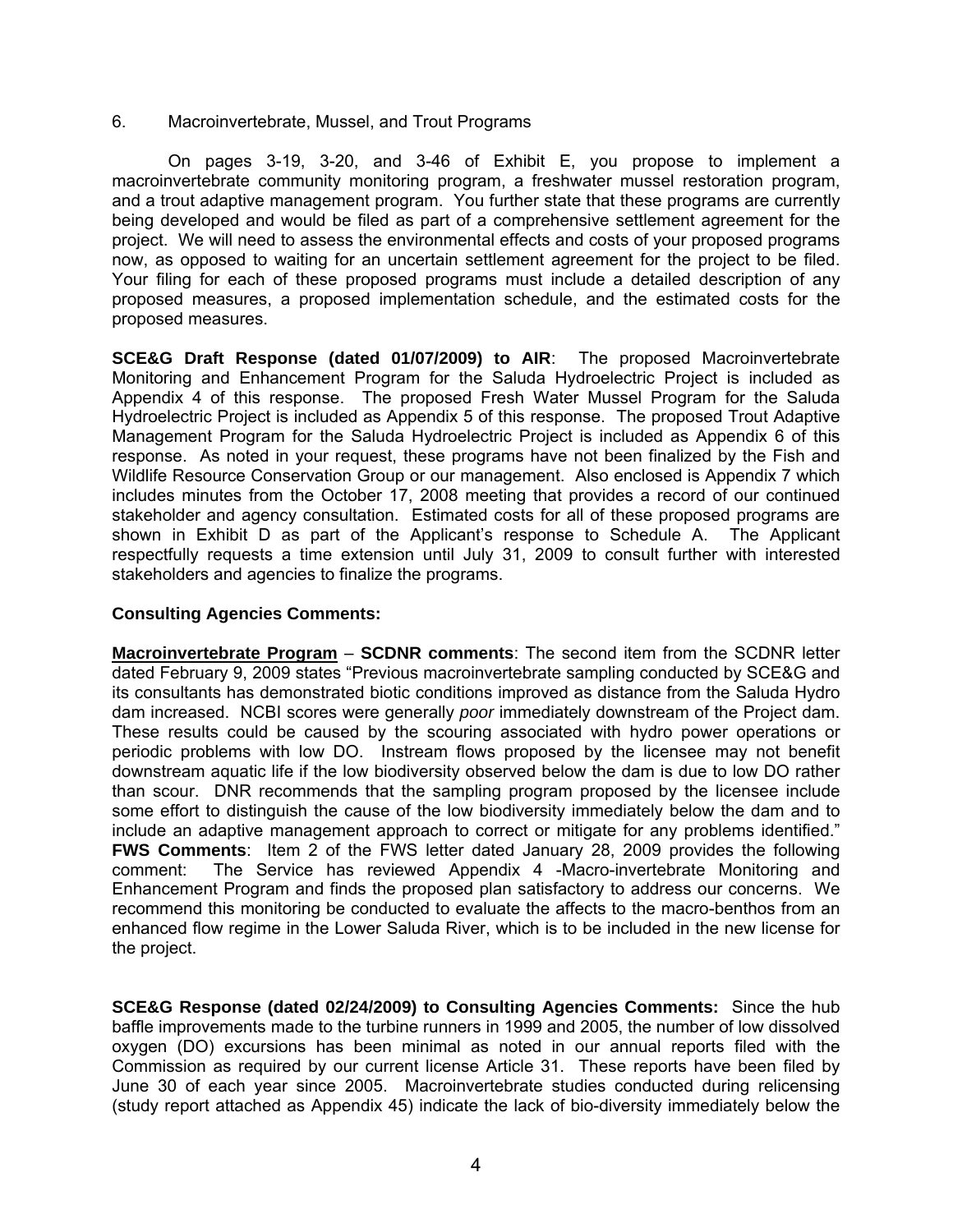dam is likely attributable to high velocities associated with periods of high releases from Saluda Hydro. In that report, conclusions state "This result was expected, as studies have demonstrated that rapid fluctuations in current velocity and water level (associated with the operation of hydroelectric dams) results in reduced diversity, by decreasing habitat and/or survival of habitat-specific taxa (Death, 1995; Death and Winterbourn, 1995; Ward and Stanford, 1995; Valentin *et al*., 1995). As distance from the dam increases, the fluctuations in current velocity and water level are smaller and slower, resulting in improved biotic conditions.

For the rapid bioassessment data, regression analysis showed no detectable trends in taxa richness, total abundance, or in percentage of the dominant taxon as a function of distance from the hydroelectric dam in July or in September. In addition, none of the metrics showed a significant difference when compared between the July sample and the September sample. The July samples did show a significant increase in the Ephemeroptera, Plecoptera and Trichoptera (EPT) indices as distance from the dam increased. The September samples showed a significant increase in EPT index and EPT abundance values as distance from the dam increased. The September samples also showed a significant decrease in North Carolina biotic index (NCBI) values as distance from the dam increased. This supports the conclusion that as the distance from the dam increases, fluctuations in current velocity and water levels decrease and biotic conditions are improved."

The Licensee recognizes that the scouring is an unavoidable impact of project operation. However, it appears in information presented in the studies conducted on the lower Saluda River that the macroinvertebrate community is healthy for the major extent of the river. Therefore, the Licensee believes the proposed Macroinvertebrate Monitoring and Enhancement Program addresses the concerns identified from the comments received on the Initial Consultation Document and during the study period. However, the Licensee will continue to consult with SCDNR on this matter in an effort to develop a settlement agreement.

**Mussel Program** – **SCDNR comments**: The second item from the SCDNR letter dated February 9, 2009 provides the following comment: "…a long-term monitoring program should be developed to evaluate effects of the new flows on specific mussel aggregations. Specifically, the monitoring plan should include: 1) the establishment of monitoring sites extending from the Broad River downstream to the water temperature mixing area in the Congaree River before the new flow regime is implemented, 2) the potential impacts of altered temperatures on timing and frequency of mussel reproduction should be evaluated using caged mussels taken from the Broad or Congaree rivers and 3) temperature and dissolved oxygen should be monitored at each site." **FWS Comments**: Item 3 of the FWS letter dated February 2, 2009 provided the following comment: "In addition to the measures proposed in the Program we recommend development of a monitoring program for freshwater mussels in the confluence of the Saluda and Broad Rivers and downstream in the Congaree River, as described in our letter to SCE&G dated January 28, 2009. Monitoring in the Congaree River should occur throughout the temperature mixing zone as described in SCE&G's *Downstream Temperature Study.*"

**SCE&G Response (dated 02/24/2009) to Consulting Agencies Comments:** As noted in the October 17, 2008 TWC meeting (attached as Appendix 7), the FWS recommended that efforts should be focused on upstream areas of Lake Murray. It was emphasized that there were "serious concerns about whether reintroduction of mussels in the LSR would be successful due to low water temperatures, shear forces associated with project generation, and other issues. Following a brief discussion of the temperature regime in the LSR, the group agreed that reintroduction of mussels to the LSR would likely meet with little success and suggested scrapping the current plan." Mussels and the host fish species require temperatures above  $20^{\circ}$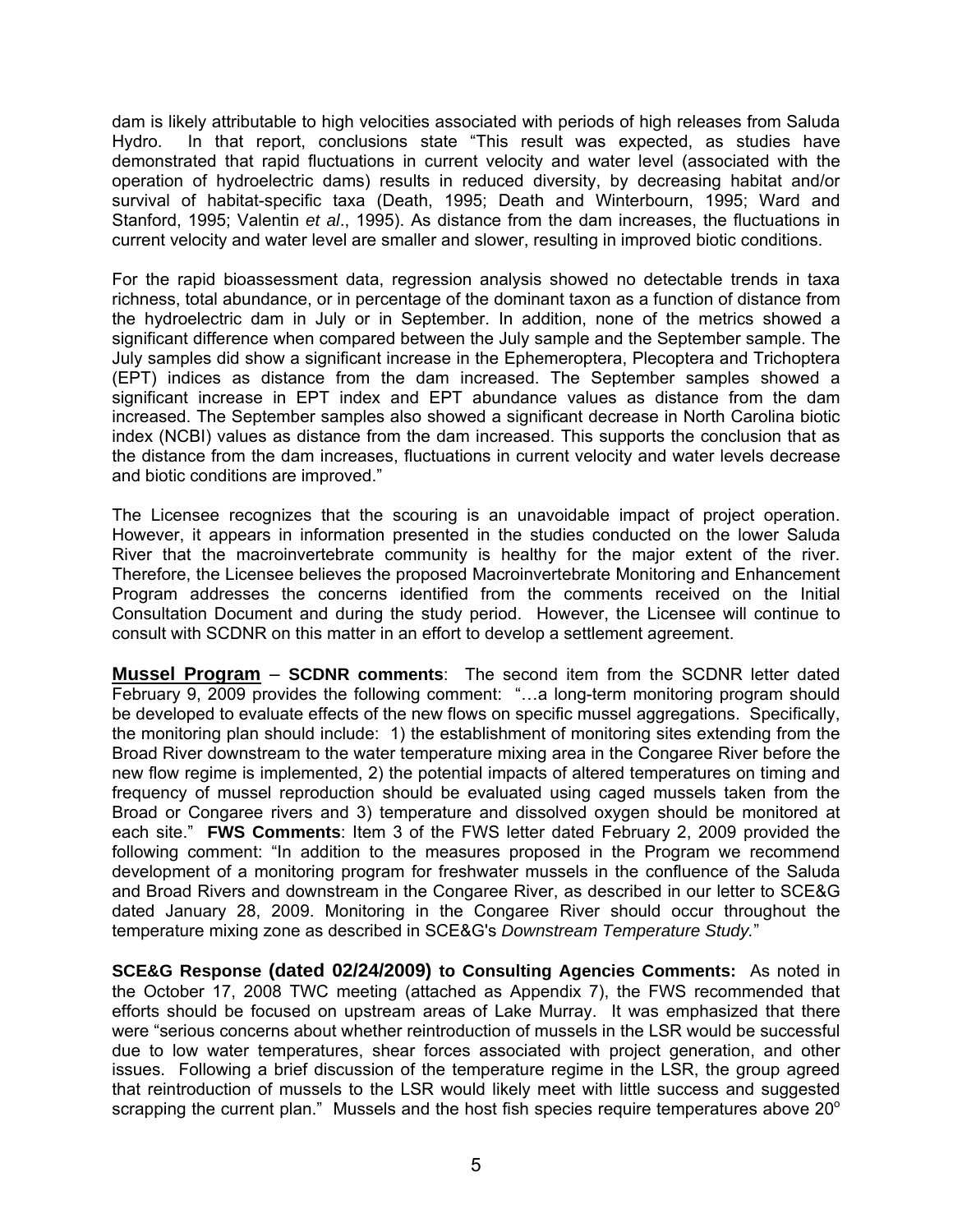C and the trout fishery requires temperatures below  $20^{\circ}$  C. This appears to be a conflicting situation and one that will not be resolved with continued studies by the Licensee. A copy of the FWS letter dated January 28, 2009 referenced in their comments letter is enclosed as Appendix 44.

Our conclusion is that the proposed Fresh Water Mussel Program addresses the goals identified during the last TWC meeting. If the focus is now going to be on the downstream area, then the upstream studies in Lake Murray should be eliminated. The Licensee will continue to consult with SCDNR and FWS on this matter in an effort to develop a settlement agreement.

**Trout Program** – **SCDNR Comments**: The second item from the SCDNR letter dated February 9, 2009 provides the following comment: "DNR is very concerned with the high summer mortality observed in agency sampling efforts. This mortality appears to be correlated with the low DO levels that occur each summer in the forebay of Lake Murray. Although the trout appear to be experiencing high growth rates between the time they are stocked in the winter/spring and June or July, DNR data indicate they are virtually non-existent in September. One management objective of the DNR is to increase the abundance of trout aged 2+ and higher in the Lower Saluda River. DNR indicates that a better understanding of mortality is essential to enhance management of trout in the Lower Saluda River."

**SCE&G Response (dated 02/24/2009) to Consulting Agencies Comments:** The SCDNR does not have a trout management plan for the lower Saluda River at this time. During issue scoping, impacts to trout centered on determining if any reproduction success could be achieved to enhance the current successful put, grow and take trout fishery in the lower Saluda River (LSR). Interested stakeholders theorized that some level of reproduction may be achievable under the new flow regime proposed as part of changes in project operations. Studies suggest that many factors, including seasonal water temperatures, lack of quality spawning habitat, and predation will limit the reproductive success of trout in the LSR. Therefore, the licensee has proposed a Trout Adaptive Management Program (TAMP) that would serve to enhance and already successful put, grow and take trout fishery. Therefore, the proposed TAMP has been developed to address the issues requested from the ICD comments and interests of stakeholders. Once the SCDNR has developed a trout management plan and filed the plan with the FERC as a Comprehensive Management Plan for the LSR, the Licensee would be willing to, as part of the adaptive management strategy incorporated into the TAMP, discuss how the TAMP could be used as a tool in their effort to better manage this resource. However, in the interim, the Licensee will continue to consult with SCDNR on this matter in an effort to develop a settlement agreement.

# 7. Fish Mitigation Program

On pages 3-20 of Exhibit E, you mention that a fish mitigation program may be developed to address losses caused by turbine entrainment and mortality. You state that you are currently analyzing a proposal from the South Carolina Department of Natural Resources (South Carolina DNR), but that such a measure may be developed outside of the license and separate from any settlement agreement for the project. Please note that any measures involving changes in project structures or operations would require Commission approval, and the environmental effects and costs of those measures must be assessed by Commission staff. Any measures that may be proposed for addressing fish entrainment mortality must include a detailed description of any proposed measures, a proposed schedule for implementing the measures, and the estimated costs associated with the measures. In the event that no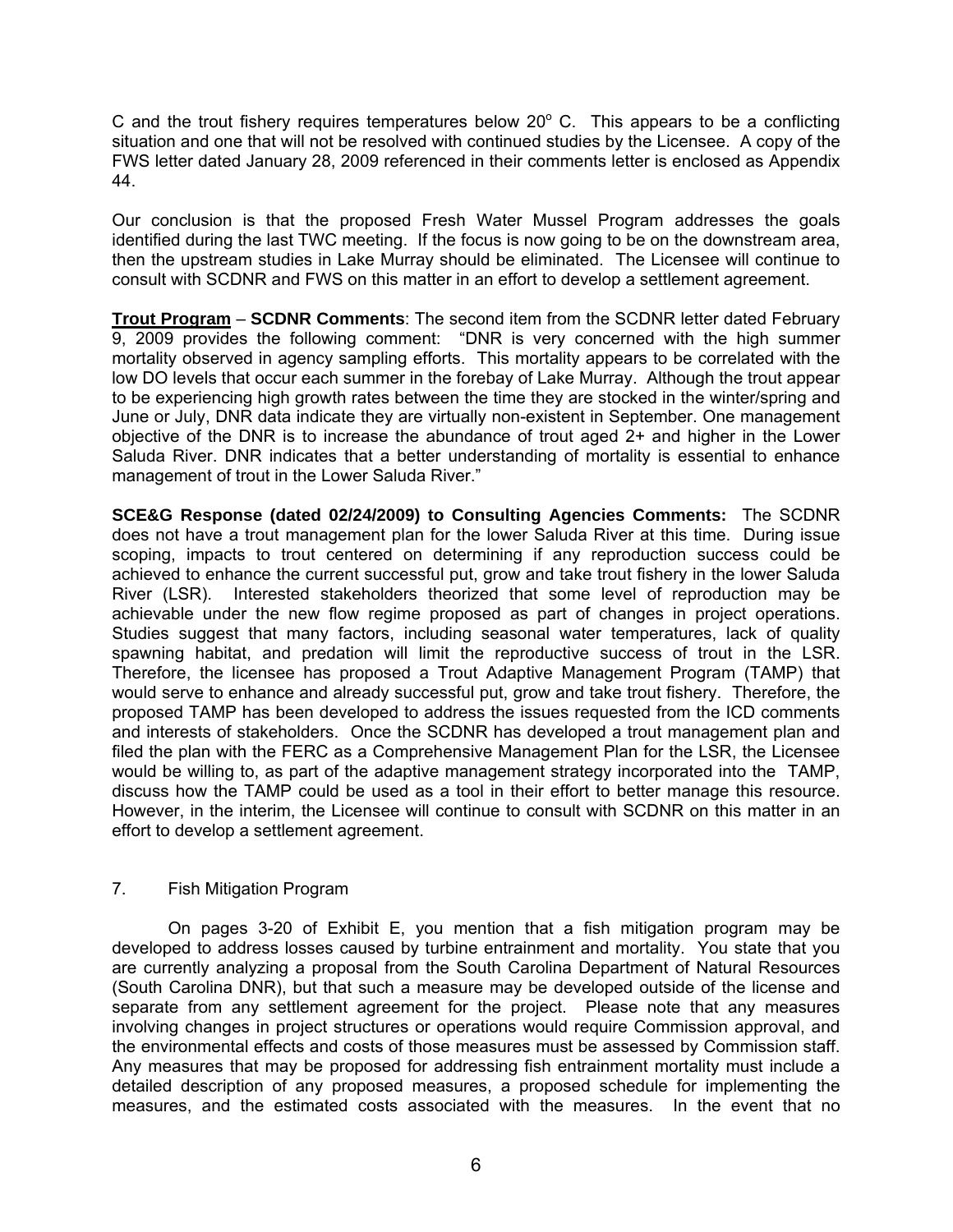measures to address entrainment mortality are proposed, please provide an explanation of why no mitigation is proposed.

**SCE&G Draft Response (dated 01/07/2009) to AIR**: During consultation with the SCDNR it was determined that they have guidelines for investigating fish kills which follow procedures established by the American Fisheries Society for enumerating and valuating such events. If a large turbine induced fish kill event occurs during a generation event the SCDNR would follow these guidelines to conduct the investigation and determine the potential cause. Should SCE&G be found responsible for the fish kill, SCE&G would compensate the SCDNR for the lost fish and staff time accrued during the investigation. Should a small scale turbine induced fish kill occur during a generation event, the SCDNR will only seek reimbursement for staff time used to conduct the investigation. As described in Section 3.1 on Page 3-2 of our Final License Application (FLA), during July 1992, SCE&G installed hydroacoustic transducers near intake tower number 5 to monitor late season movements of blueback herring. When acoustics indicate that blueback herring are congregated near the Unit 5 intake, SCE&G ceases operation of the unit except for emergency operating situations. Since its installation, no significant blueback herring entrainment events have been reported by the SCDNR. As a mitigative measure, SCE&G is proposing to continue operation of the hydroacoustic equipment to reduce fish entrainment and mortality during non reserve call events. The costs associated with the operation and maintenance of this equipment will be included in Exhibit D as part of the Applicant's response to Schedule A.

**Consulting Agencies Comments: SCDNR Comments**: The first item from SCDNR letter dated February 9, 2009 provides the following comments: "The entrainment of forage fish into the Saluda River was first observed in the mid 1990s, and the most recent event occurred in the spring of 2002. Numbers of entrained fish, predominantly blueback herring, ranged from several hundred to several thousand. Blueback herring are an introduced forage species which gather near the dam in large numbers in late spring. It became apparent the entrainment events that occurred in the mid-1990s were correlated with operation of the Number 5 turbine. To minimize risk of large entrainment events, SCE&G installed a hydroacoustic system that would alert them to the presence of large numbers of fish in the vicinity of the Number 5 intake, and they adopted the *last on, first off* operations scenario for the Number 5 unit described in their response. With the exception of the entrainment event in 2002, we are unaware of any significant entrainment events since SCE&G implemented those operational changes. **FWS Comments**: Item 4 of the FWS dated February 2, 2009 provides the following comment: We recommend hydroacoustic transducers continue to be utilized at the intake of Unit 5 to determine the presence of blueback herring. Unit 5 should not be operated unless there is an emergency situation when blueback herring are present.

**SCE&G Response (dated 02/24/2009) to Consulting Agencies Comments:** The Licensee intends to continue the hydroacoustic monitoring program as it has been implemented currently. The equipment is installed prior to the low DO season associated with Lake Murray, usually starting in July and is removed in October for calibration.

#### 8. Low Inflow Protocol

On page 3-38 of Exhibit E, you discuss a Low Inflow Protocol (LIP), stating that a final LIP would be filed as part of the settlement agreement. We will need to assess the environmental effects and costs of any proposed LIP now, as opposed to waiting for an uncertain settlement agreement for the project to be filed. Therefore, please provide the details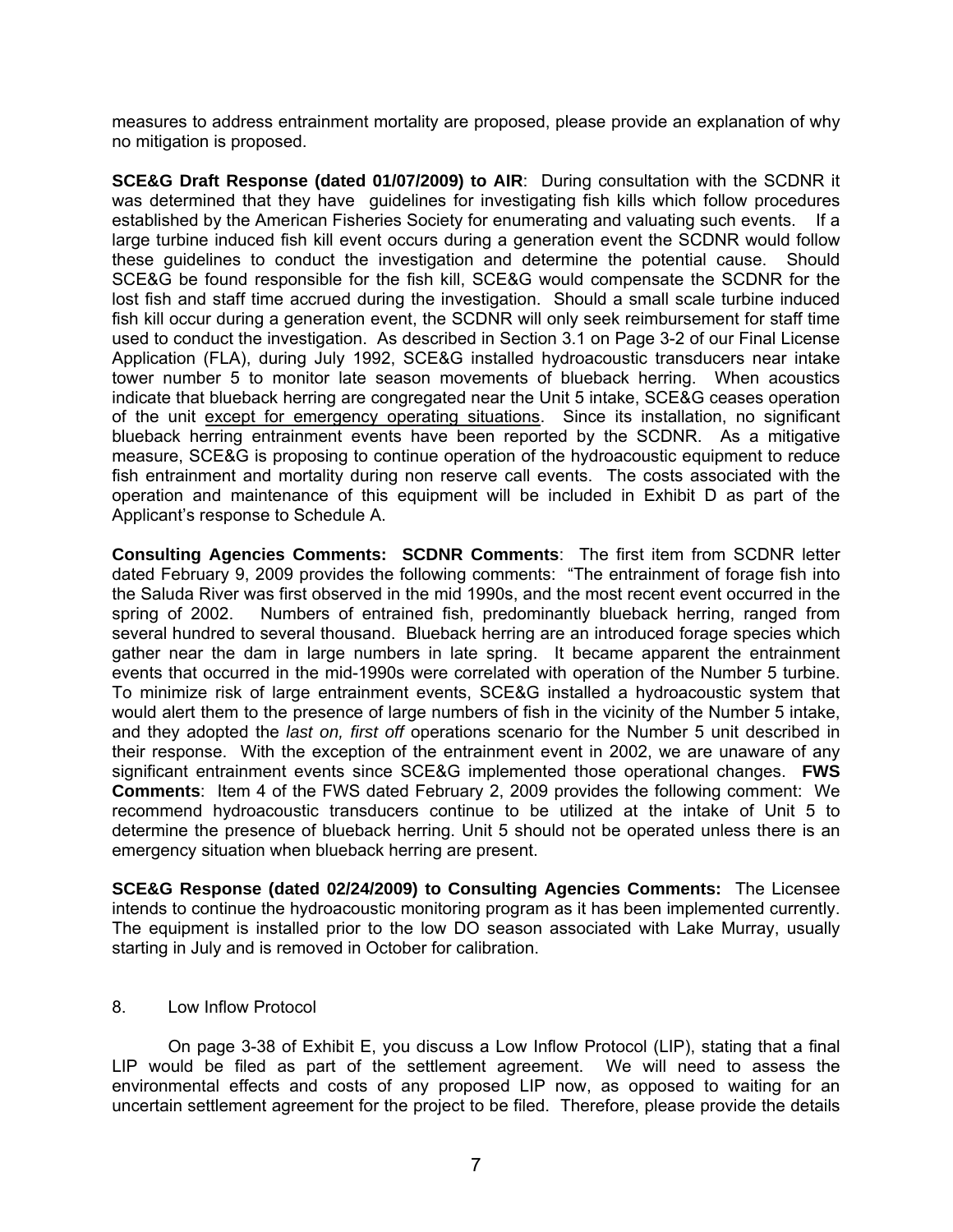of any proposed LIP for the project, which must include a detailed description of the proposed protocol, a proposed implementation schedule, and the estimated costs for the proposed protocol.

**SCE&G Draft Response (dated 01/07/2009) to AIR**: The Maintenance, Emergency, and Low Inflow Protocol (MELIP) document has not been finalized at this time. A draft of the proposed MELIP is enclosed as Appendix 8. You will notice that there are several highlighted items that have not been resolved and therefore, neither the environmental effects nor a cost of the MELIP on operations can be assessed at this time. Also enclosed is Appendix 9 which includes minutes from the August 5, 2008, August 19, 2008, September 19, 2008, and November 12, 2008 meetings that provides a record of our continued stakeholder and agency consultation. The Applicant respectfully requests a time extension until July 31, 2009 in order to finish the necessary negotiations to finalize the Project MELIP.

**Consulting Agencies Comments: SCDNR Comments**: The third item from SCDNR letter dated February 9, 2009 provides the following comments: Developing a low inflow protocol (LIP) that fairly allocates and conserves the water resource during periods of drought is an important objective of the DNR as addressed in the South Carolina Water Plan. While DNR recognizes the LIP has not been finalized, we are concerned that the proposed LIP is: 1) too aggressive in conserving useable storage, 2) will be implemented too frequently and will unfairly limit flows to downstream users, 3) will be implemented due to conditions other than drought, and 4) does not share the burden with all users during period of low inflow.

The purpose of the LIP as described in the License Application is to conserve the remaining water stored in Lake Murray during periods of low inflow, in order to delay or prevent depletion of the usable storage in the reservoir. SCE&G defined useable storage as the volume of water above the proposed minimum operating level of 345' (all elevations referenced herein correspond to SCE&G plant datum). It should be noted that according to Exhibit B-16, useable storage is not exhausted until reservoir elevation of 300'. The Applicant is proposing to implement the LIP when reservoir levels drop 1' below the guide curve. The guide curve ranges from a low of 354'on January 1 to 358' during March through August, and is at 356' or higher for 10 of the 12 months of each calendar year. Therefore, the applicant is proposing to initiate the LIP when reservoir elevations range from 353' to 357'. Exhibit B-16 in the License Application provides the elevation to storage relationship, and calculations using the data provided in that table reveal that useable storage ranges annually from 58% to 91% at elevations 353' and 357' respectively (Table 1). Since the guide curve is at elevation 356' or higher for most of the year, the LIP would be implemented at 355', or when there is still about 74% of the useable storage remaining in the reservoir over 80% of the year. While DNR agrees with the need to conserve useable storage during periods of drought, DNR asserts that the proposed LIP is much too aggressive in conserving water in the reservoir at the expense of downstream flows, particularly when the total useable storage down to elevation 300' is considered.

| Reservoir elevation | Acre-feet | Percent of useable storage |
|---------------------|-----------|----------------------------|
| 360                 | 1,613,981 | 118                        |
| 359                 | 1,563,981 | 109                        |
| 358                 | 1,515,174 | 100                        |
| 357                 | 1,467,585 | 91                         |
| 356                 | 1,421,189 | 82                         |

Table 1. The relationship of reservoir level in feet (PD), acre-feet, and percent of useable storage at reservoir elevation 358'.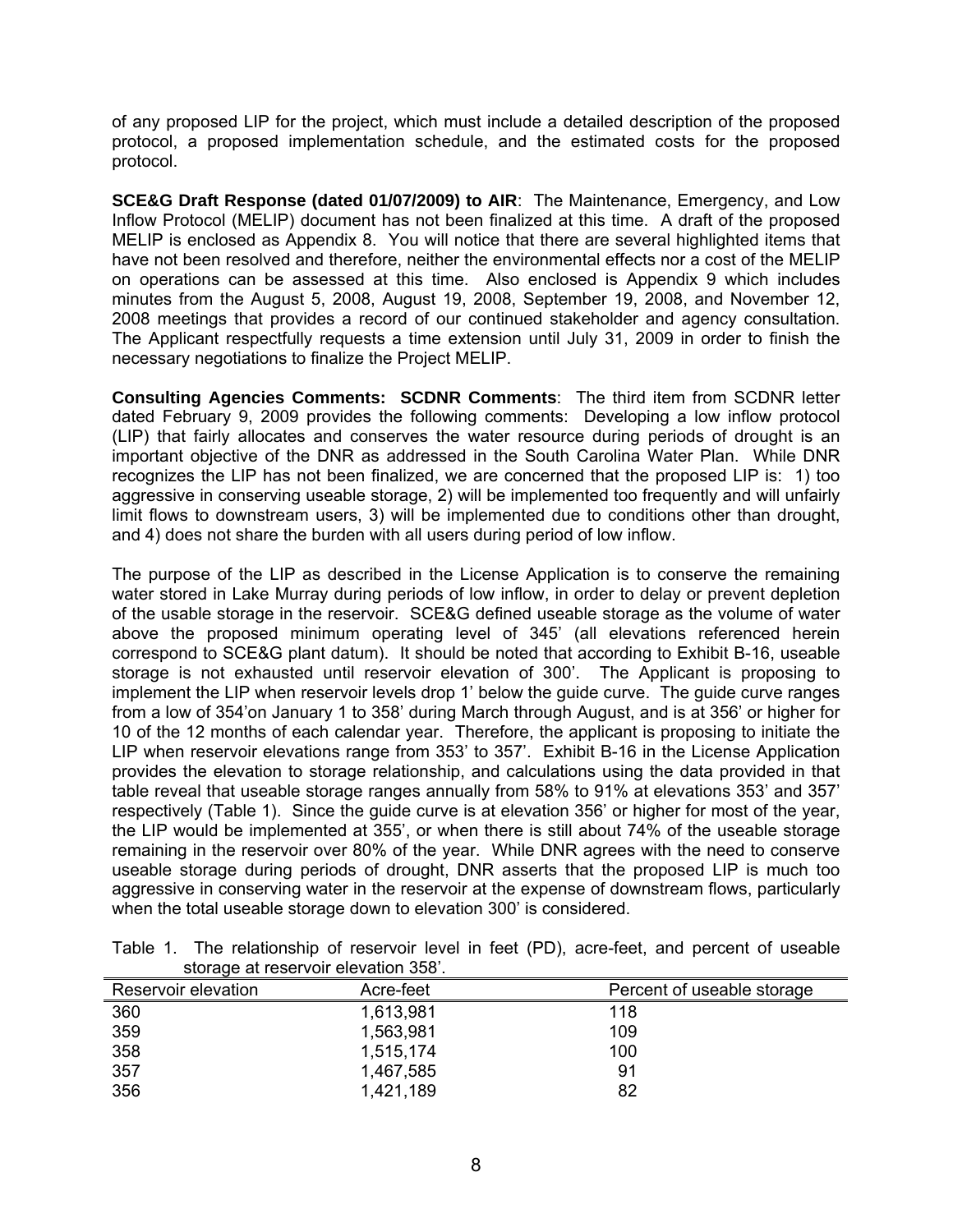| 355 | 1,375,987 | 74 |
|-----|-----------|----|
| 353 | 1,331,887 | 66 |
| 353 | 1,288,774 | 58 |

DNR indicates the proposed LIP will be implemented much too frequently. Based on modeling conducted by the DNR over a 28-year period of record, the proposed LIP would have been implemented in 17 of the past 28 years. A proposal by the DNR to use a 2' trigger resulted in the LIP being implemented in 10 of the 28 years. The SCE&G proposal would reduce flows to downstream users on 1,472 days, while the DNR proposal would reduce downstream flows on 889 days. The SCE&G proposal would result in flow reductions to downstream users on 583 additional days over the DNR proposal.

Using a 1' trigger will allow conditions other than drought to initiate the LIP. DNR understands that full capacity hydropower operations will lower the reservoir 6" from full pool in 24 hours. Considering that the reservoir will at times be lower than the guide curve, it is feasible that hydro operations could lower reservoir levels enough to trigger the LIP.

DNR maintains the burden associated with drought conservation should be shared by all users. Based on a DNR analysis of the 28-year data set that included 10 years of extreme drought (1981-2008), the proposed LIP would have resulted in reservoir elevations that were within 2' of the guide curve 92% of the time. Downstream flows would have been reduced about 14% of the time, and the reductions in volume would have been 28% in the summer months and as much as 63% in the spring. While water conservation measures have been identified for reservoir and downstream uses, no such measures have been identified for the Applicant. In fact the Applicant proposes that the plant will remain available for operations at any pool level consistent with the original design of the project structures (300').

**SCE&G Response (dated 02/24/2009) to Consulting Agencies Comments:** SCE&G convened an LIP Focus Group in 2008 consisting of both upstream stakeholders (primarily lake residents) and downstream stakeholders and resource agencies (including SCDNR) to facilitate discussions of the sometimes competing goals of the upstream and downstream interests as they relate to development of an equitable LIP. The draft LIP developed during this consultation functions on the basic premise that when the 14 day average net inflow to the project (defined as scaled gauged inflow minus estimated municipal withdrawals) is less than the scheduled minimum flow release, water will be released from storage to supplement the minimum flows until the reservoir has fallen to more than a certain number of feet below the current reservoir level target as defined by the guide curve. At that point, the minimum flow release will be reduced in steps as outlined in the draft LIP. Subsequent to submitting the draft AIR response to the agencies for their consultation, an Instream Flow Committee meeting was held on January 12, 2009 and an LIP Focus Group meeting was held on January 30, 2009 to discuss the LIP further. Minutes of the January 12, 2009 meeting are enclosed as Appendix 34 and draft minutes of the January 30, 2009 meeting are enclosed as Appendix 35. The Licensee proposed draft LIP is enclosed as Appendix 36. This Appendix supersedes Appendix 8 identified in the draft AIR response noted above. The items highlighted in yellow are still unresolved and will have to be discussed with other TWCs before being finalized.

There is disagreement between the lake resident stakeholder groups and the resource agencies regarding how much the reservoir should be allowed to fall below target elevation before flow reductions are implemented. The lake resident organizations proposed a six-inch drop in lake level before reductions in the minimum flow would take effect; and FWS, Trout Unlimited, Coastal Conservation League, and American Rivers supported the SCDNR proposal of a two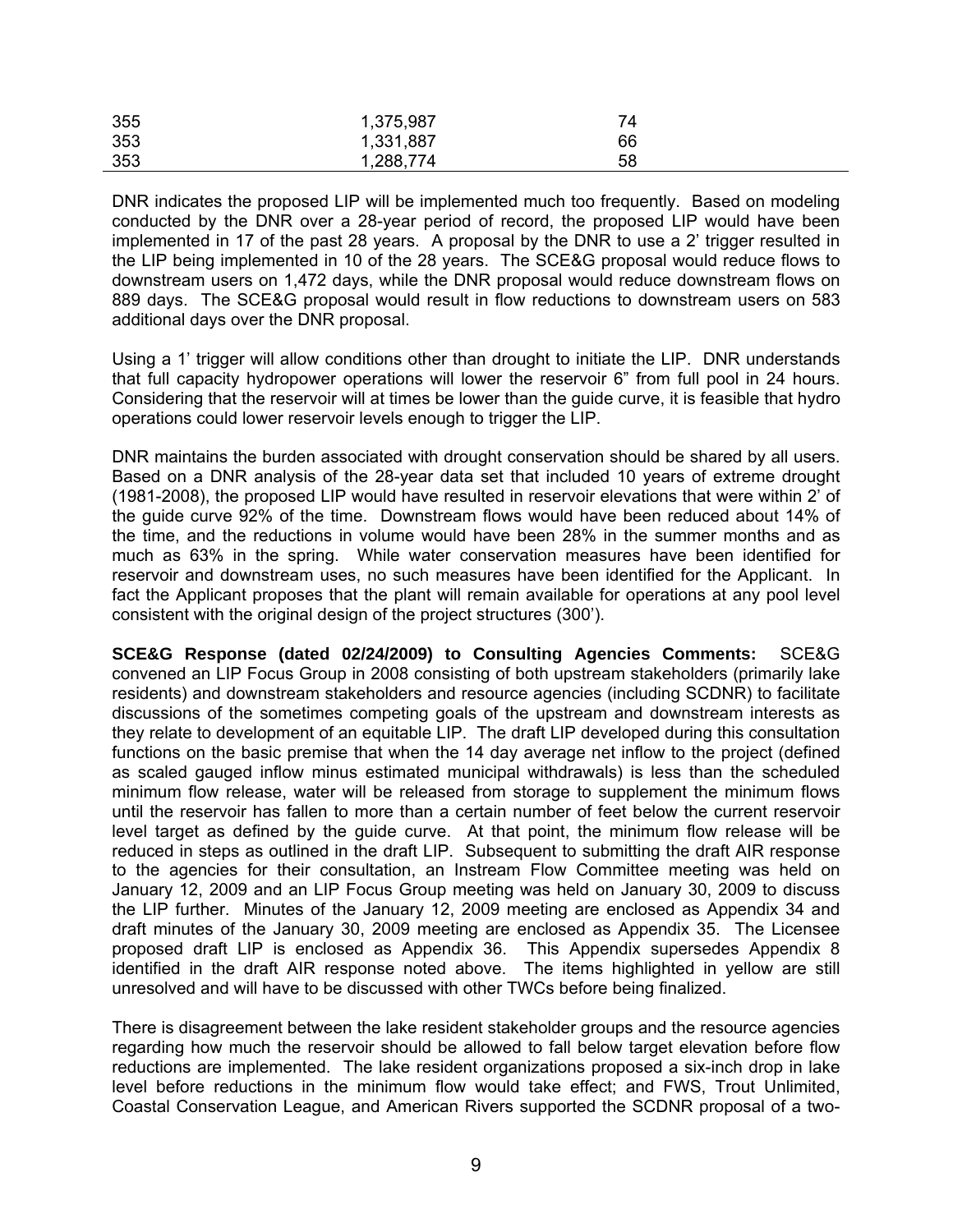foot drop in lake level before reductions in the minimum flow would take effect. Since the LIP Focus Group could not reach a consensus, SCE&G has proposed a draft LIP that we believe is fair and equitable for the lake and river resources. It provides a balance between the two requests by using a one foot below target reservoir level trigger and 14 day inflow averaging period before reductions in the minimum flow would take effect.

Regarding the minimum flows proposed, it should be noted that for most of the year, including the months of June through December when low inflow conditions have historically been most severe, the normal minimum flow of 700 CFS would be reduced to a target flow of 500 CFS, (the minimum discharge capacity of any one of Units  $1 - 4$  without damaging the turbines), with a minimum flow of 400 CFS. The lowest minimum flow recommendation from the Instream Flow Committee is 400 CFS, which is the flow value that achieves the original target of 80 percent weighted usable area (WUA) for the majority of the species in the lower Saluda River. A flow of 400 CFS was also determined to provide for one-way navigation by canoe or john boat, which was another goal of the Instream Flow Committee. The normal proposed minimum flow of 700 CFS achieves approximately 100 percent WUA for the majority of species, and thus exceeds the original instream flow target goal of the Instream Flow Committee.

As SCDNR states in their first comment, SCE&G defined usable reservoir storage as storage above el. 345 ft. PD because most of the existing municipal water intakes on Lake Murray cannot maintain their rated capacity when the reservoir level falls below that elevation. The original design of the Saluda project works provided for hydro operation down to el. 300 ft. PD, however operation below approximately el. 345 ft. PD has not occurred for many decades, mainly due to the requirement to maintain municipal water supplies. In light of this, SCE&G proposes to operate the reservoir within a new proposed normal operating range of el. 354 ft. PD to el. 358 ft. PD. As has been previous practice, occasional reservoir drawdowns to el. 345 ft. PD for maintenance or other reasons may occur, however this is anticipated to be an infrequent event, as stated in Exhibit B of the FLA. Since usable storage is in practical terms limited to above el. 345 ft. PD, SCE&G's focus in drafting the LIP has been to minimize the likelihood that a multi-year drought (such as has occurred twice in the last decade) would result in the eventual depletion of the reservoir to below el. 345 ft. PD.

In response to SCDNR's second comment regarding the frequency of implementation of the proposed 1 foot below target LIP, it should be noted that modeling conducted by SCE&G (using the same model used by SCDNR) indicates that most of the 17 modeled LIP implementations in the last 28 years cited by SCDNR resulted in minimal reductions in overall downstream flow volume for the years in question. Minimum flow volumes were reduced by more than 10 percent in only 4 of the 17 LIP years modeled, and averaged 92 percent of target flow volume for all 17 LIP years. The one foot below target trigger implements flow reductions in a timely manner as inflow drops, and the relatively short 14 day inflow averaging period allows minimum flows to be restored to normal levels quite rapidly when inflow increases. Since the draft LIP requires that both the reservoir level trigger and inflow less than minimum flow criteria be met before flow reductions take place, normal minimum flows can be provided whenever inflow is sufficient to support them, even when the reservoir is below the trigger level. This allows the LIP to reduce minimum flow in a progressive manner, with short term reductions during brief periods of low inflow, and longer term reductions occurring only when inflow remains lower than the minimum flow schedule for long periods, when it is appropriate to conserve remaining storage.

SCDNR's third comment regarding implementation of the LIP for reasons other than drought is not supported by the basic design of the draft LIP. As stated previously, the draft LIP requires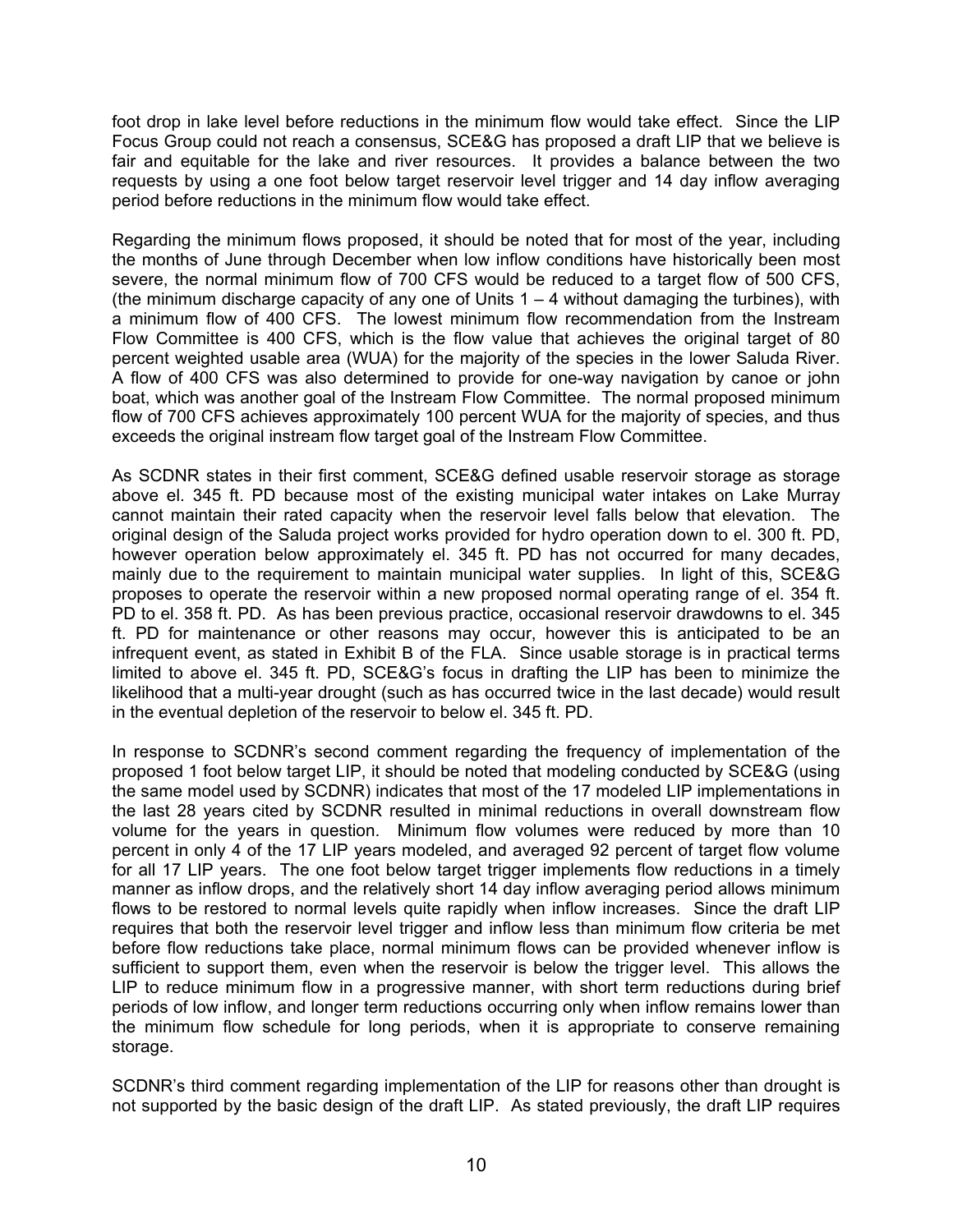both the reservoir to have fallen more than one foot below target, and the 14 day average inflow to be less than the scheduled minimum flow at any given time before flow reductions are implemented. Even if hydropower operations were to cause the reservoir to fall more than one foot below target, normal minimum flow would be maintained as long as the 14 day average inflow is greater than the scheduled minimum flow. It should also be noted that SCE&G's primary use of the project for reserve generation makes it very unlikely that hydropower operations would lower the reservoir as rapidly as SCDNR suggests.

SCE&G respectfully disagrees with SCDNR's fourth comment regarding equitable sharing of the burden of low inflow conditions among upstream and downstream users. SCDNR has measured equitability by counting the number of days during which minimum flow reductions occurred based on modeling, without regard to the actual magnitude of the flow reductions which were modeled to occur during those periods. Model results from SCE&G's LIP evaluations using the proposed minimum flow schedule and draft LIP show that the draft LIP provides an equitable division of the impact of low inflow periods, based on the percentage of target flow volume in acre feet provided during the year compared to the percentage of target usable storage volume in acre feet achieved during the year. Minimum flow volume for the year during the 17 modeled LIP implementation years ranged from 78 percent to 98 percent of target flow volume and averaged 92 percent of target. Modeled usable storage volume for the year ranged from 77 percent to 100 percent of target, and averaged 92 percent of target in those same 17 years. Model results using the proposed minimum flows and draft LIP also indicated that during 2007, the reservoir would have fallen to a minimum elevation of 352 ft. PD in mid December, and would have ended the year 1.5 feet below the target elevation of 354 ft. PD for December 31. Modeling using 2008 inflow indicated that even with somewhat higher flows in the winter and spring of 2008, the reservoir would not have been able to reach target elevation at any time during the year until mid December 2008 when a large rain event increased inflow and allowed the reservoir to meet the guide curve in the model. The maximum departure from the guide curve was modeled to be nearly four feet by early September 2008, and the reservoir was modeled to be two feet or more below target elevation for 263 days during the year. The model also indicated that in both 2007 and 2008, the percent of target minimum flow volume which would have been provided under the draft LIP was actually about one percent greater than the percent of target usable storage volume achieved during those years.

The model results cited by SCDNR as producing a 63 percent reduction in minimum flow volume "in the spring" due to the operation of the draft LIP are not supported by SCE&G's results using the same model, which indicated that the maximum reduction in minimum flow volume between April 1<sup>st</sup> and May 31<sup>st</sup> in any of the years modeled would have been 48 percent in 1988, one of the lowest inflow years on record. Model results using 1988 inflow values indicate that the reservoir would have been two feet or more below target for 226 days during the year, and would have fallen to almost 4.5 feet below target in late August. The next largest reduction in minimum flow volume during April and May was modeled to be 24 percent, in 2008, which was the third year of an ongoing drought with well below average inflow to the Saluda Project. For the 17 LIP years cited by SCDNR, the modeled minimum flow volume provided during the April  $1<sup>st</sup>$  – May 31<sup>st</sup> period using the draft LIP ranged from 52 percent to 100 percent of the target flow volume, with an average of 87 percent.

The reduction of approximately 28 percent in minimum flow during the "summer months" (assumed to be June – August) cited by SCDNR is supported by SCE&G model results; however, this was modeled to occur only in 1988 and 2000, two of the lowest inflow years on record. In 2000, the reservoir was modeled to be more than two feet below target for 80 days (from mid July through late September), and would have fallen to more than three feet below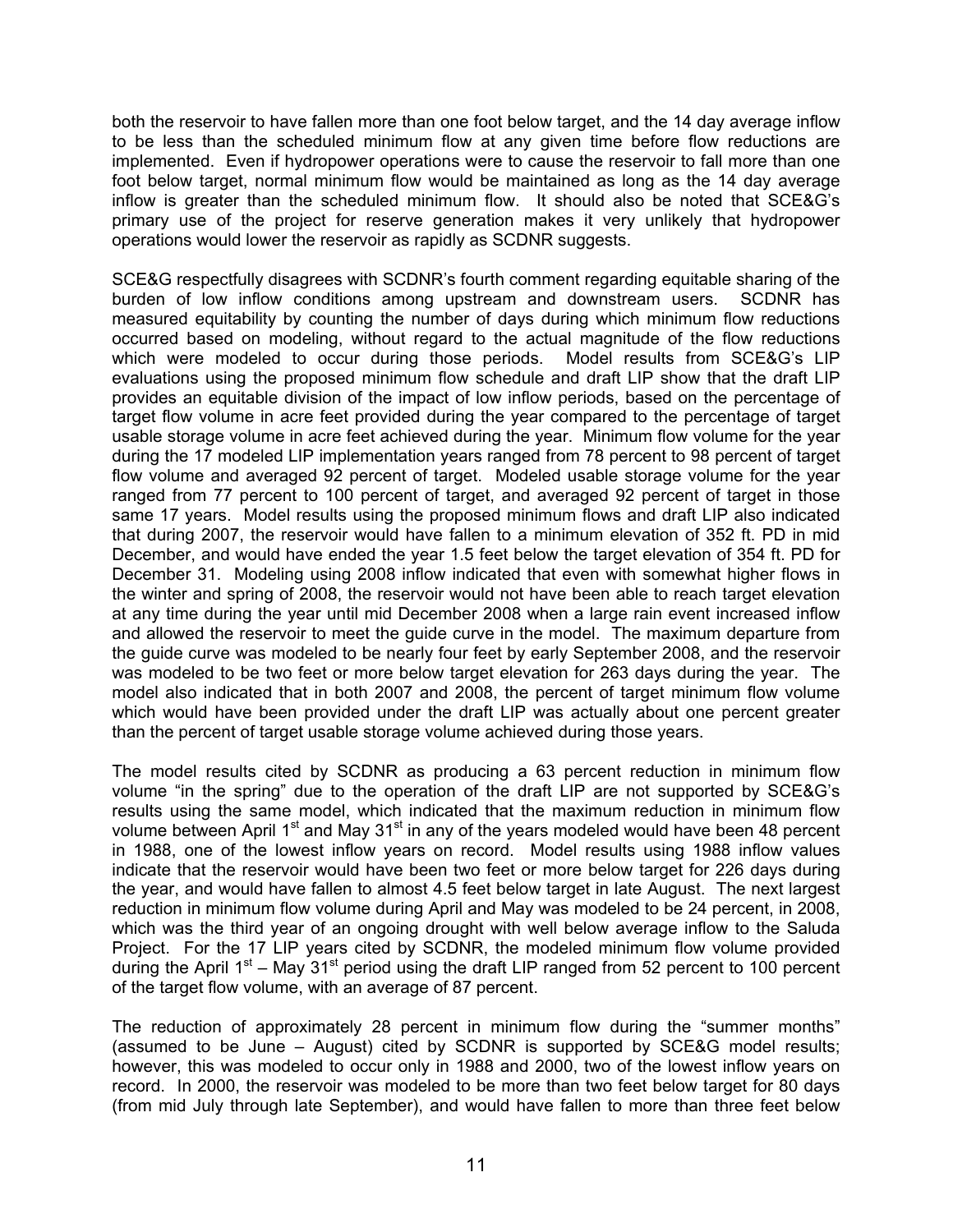target in late August, according to the model. For the 17 LIP years cited by SCDNR, the minimum flow volume as modeled during the June – August period using the draft LIP ranged from 71 percent to 100 percent of the target flow volume, with an average of 87 percent.

Given these model results, SCE&G does not believe that the draft LIP is "too aggressive in conserving usable storage" as stated by SCDNR, in fact the draft LIP appears to be extremely equitable overall in allocating the deficit in available inflow between upstream and downstream interests. Another point which should be noted is that the current minimum flow proposal includes striped bass enhancement flows during April  $1<sup>st</sup>$  through May  $10<sup>th</sup>$  each year, which were added to the minimum flow proposal at the request of SCDNR and the Instream Flow Committee in December 2008. These proposed flows would require that SCE&G release a continuous flow each day which is proportional to the previous day's flow in the Broad River, so as to enhance conditions for striped bass spawning in the Congaree River. The inclusion of the striped bass flows in the minimum flow proposal significantly increases the continuous flow requirement during the target period in April and May compared with the original minimum flow proposal. SCE&G believes that this recent addition to the minimum flow proposal reinforces the value of the draft LIP in allowing timely reduction in minimum flows when required to conserve storage during the summer months. As stated previously, the LIP has been designed to allow equally prompt restoration of the normal minimum flows when inflow increases.

SCE&G's rationale for proposing that the project remain available for reserve generation at reservoir elevations below 345 ft. PD is that should the reservoir fall below that level due to drought conditions, it is assumed that water conservation measures would have already been undertaken by SCE&G, municipal withdrawers, and downstream users. Once the reservoir has fallen significantly below el. 345 ft. PD, most of the municipal intakes would have had to cease operation, and using the project for emergency reserve generation would be appropriate if necessary to maintain electric system reliability or stability while doing no additional harm to the municipal water withdrawers. The water released by reserve operations might in fact be of some benefit to downstream areas under such severe drought conditions. SCE&G believes this scenario is extremely unlikely, but should be prudently planned for in any event.

# 9. Santee River Basin Accord

On page 3-43 of Exhibit E, you state that South Carolina Electric & Gas Company (South Carolina Company) is a participant in the Santee River Basin Accord for Diadromous Fish Protection, Restoration, and Enhancement (Accord). You also list several measures that may be implemented at the Saluda Project to benefit diadromous fish restoration, protection, and enhancement. It is not clear, however, what role South Carolina Company will play in implementing the provisions of the Accord, nor is it clear what specific measures are being proposed in your license application. Therefore, please describe your role in the Accord, as well as provide detailed descriptions of any proposed measures (including schedules, and estimated costs for the proposed measures).

**SCE&G Draft Response (dated 01/07/2009) to AIR**: The Santee River Basin Accord (Accord) is included in Appendix 10. The Accord is a cooperative agreement among SCDNR, North Carolina Wildlife Resources Commission, FWS, Duke Energy Carolinas, LLC, and SCE&G to enhance and restore diadromous fish stocks in the Santee River Basin. Restoration of these species is an important management goal of state and federal resource agencies. Federal Energy Regulatory Commission's relicensing of the Saluda Hydroelectric Project has provided a unique opportunity to address restoration of these species in the Santee River basin. The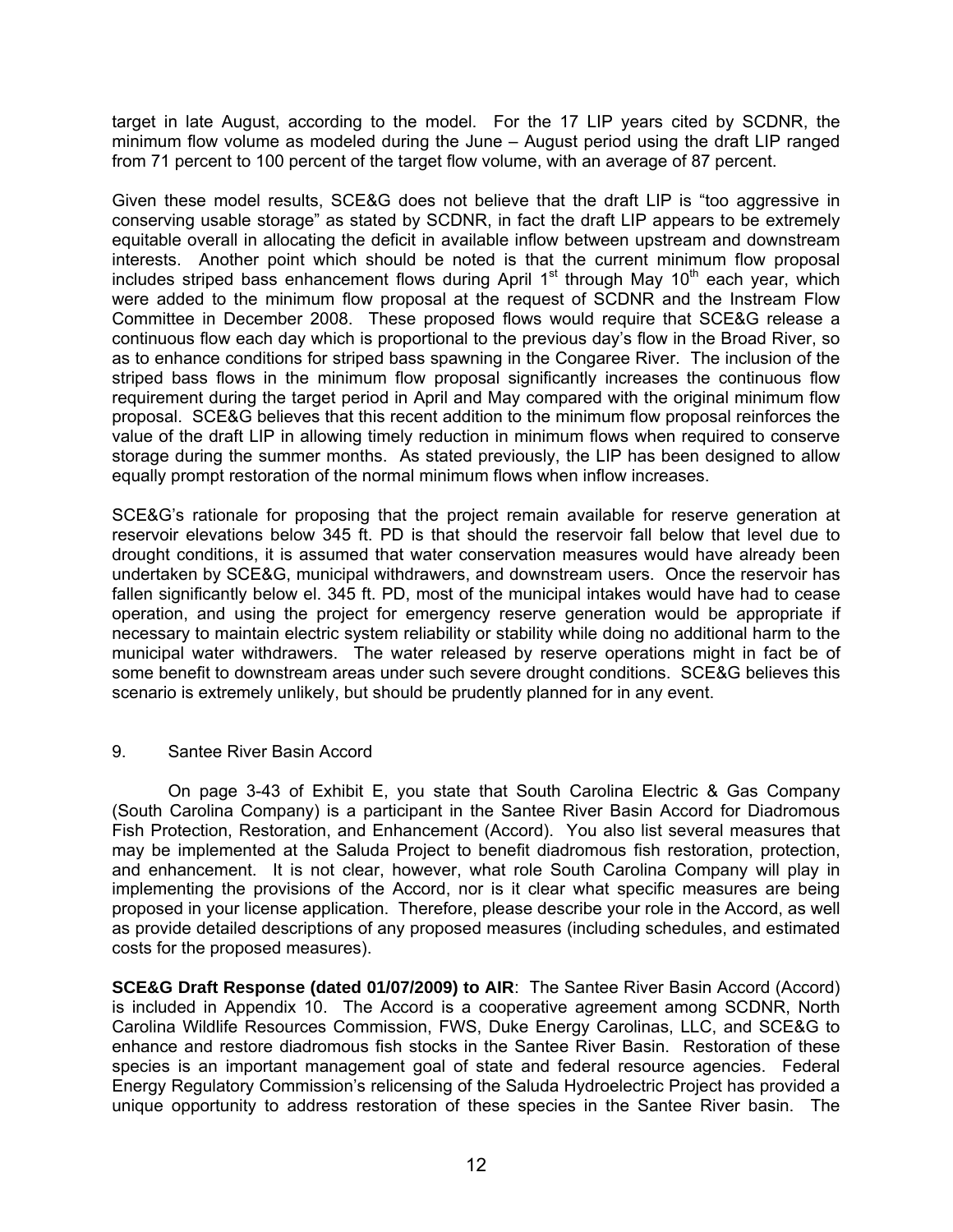Accord will be the foundation for diadromous fish restoration in the Santee River basin providing funding necessary to initiate this large-scale restoration effort. The Accord document provides a description of the Applicant's role in the Accord, descriptions of proposed studies, a proposed schedule for implementing the studies, and the Applicant's costs as a participant in the Accord. The Applicant is an active member of the Accord Board which consists of the utilities and agencies members of the Accord. The Applicant also participates as a member of the Technical Committee developing study plans, implementing the studies, and providing in-kind services as necessary to implement the studies. The Applicant intends to use the Accord Program 10-year action plan as proposed mitigation measures for the Saluda Hydroelectric Project.

**Consulting Agencies Comments: FWS Comments**: Item 6 of the FWS letter dated February 2, 2009 provides the following comments: The Service is a signatory to the Santee River Basin Accord which is a cooperative agreement among utilities, and Federal and state natural agencies, to enhance and restore diadromous fish in the Santee River Basin. The Service commends SCE&G for their commitment to protect and enhance fisheries resources in the Santee River Basin.

**SCE&G Response (dated 02/24/2009) to Consulting Agencies Comments:** The Licensee concurs with these comments.

10. Instream Flow Video

In Volume 1 (Binder 4 of 6) of your license application, (*see* the Meeting Notes for Instream Flow/Aquatic Habitat Technical Working Committee for November 27, 2006, page 4), you indicate that a videotape of the lower Saluda River habitat types was taken from a helicopter in the spring of 2005. Please file a copy of this videotape with the Commission, as it would help us to better understand the various habitat types in the Lower Saluda River downstream from the project under various flows conditions. The videotape would also assist in our analysis of your proposed minimum flows for the project.

**SCE&G Draft Response (dated 01/07/2009) to AIR**: Since these videos are contained on a set of three DVDs and exceed the maximum file size for e-filing with the Commission, one set of DVDs will be filed under separate cover letter and mailed by overnight delivery to the Commission in response to this request.

**Consulting Agencies Comments:** No comments were received from consulting agencies.

**SCE&G Response (dated 02/24/2009) to Consulting Agencies Comments:** No further response.

# 11. Bald Eagle Management Program

On page 4-9 of Exhibit E of your license application, you indicate that you did not provide bald eagle nest locations in your license application because of the sensitive nature of this information. In addition, in section 4.6.1 of Exhibit E of your license application, you provide some details of your proposed bald eagle management program. However, you indicate that the details of the final program would not be provided to the Commission until a comprehensive settlement agreement is filed. We will need to assess the environmental effects and costs of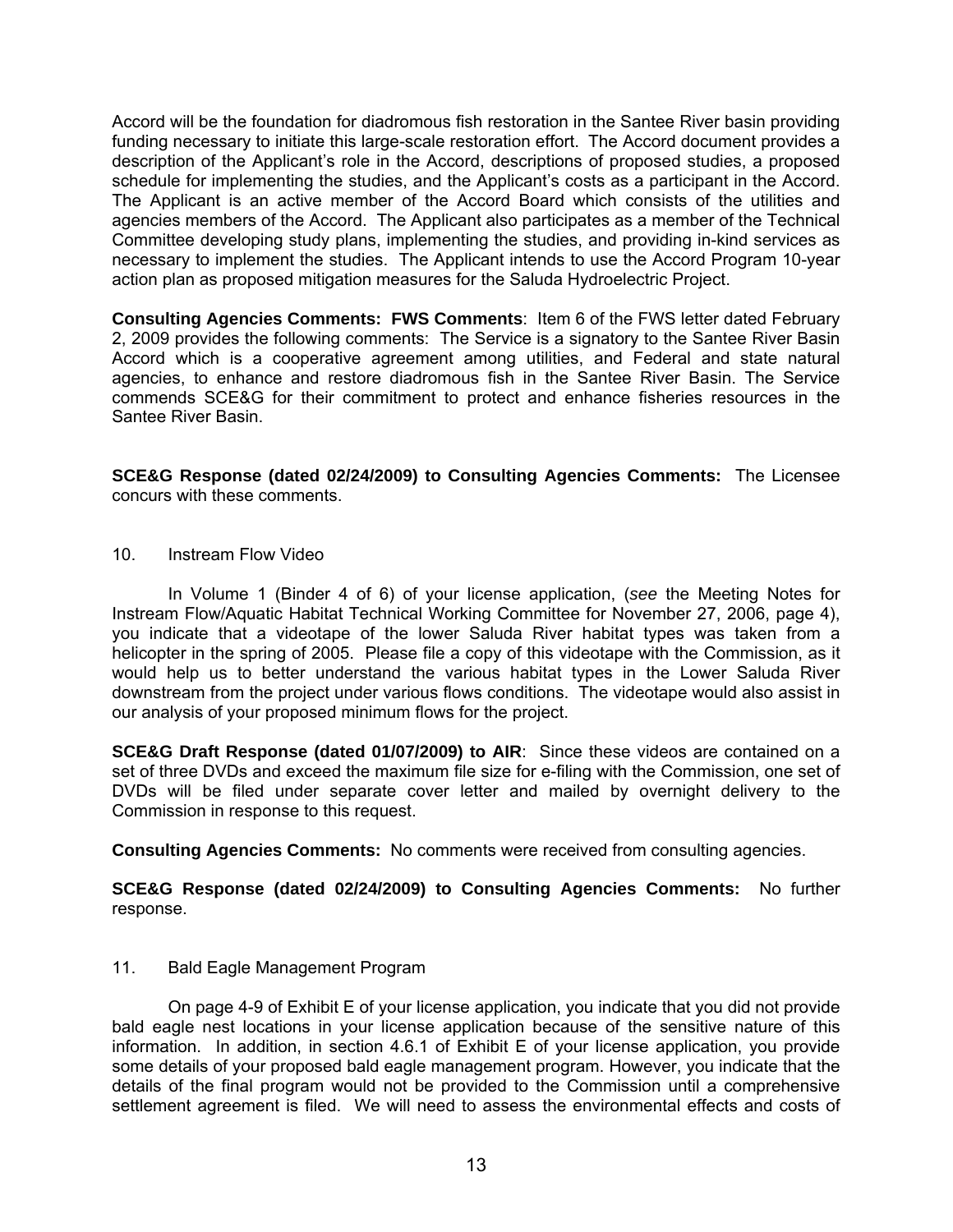your proposed bald eagle management program now, as opposed to waiting for an uncertain settlement agreement for the project to be filed.

So that we may assess potential project effects on bald eagles, please provide both the bald eagle nest locations and the final bald eagle management program. Bald eagle nest locations should be filed with the Commission as privileged information because of the sensitive nature of this information. Your final bald eagle management program should include: (1) a matrix of activities and the required distance of those activities from bald eagle nest sites; (2) methods for identifying new nests and incorporating those nests into the management program; (3) any on-going or proposed public awareness and education programs; (4) all consultation with the FWS and the South Carolina DNR related to this program; (5) a proposed schedule for implementing the program; and (6) the estimated costs for any proposed measures.

**SCE&G Draft Response (dated 01/07/2009) to AIR**: The proposed RT&E Species Management Program for the Saluda Hydroelectric Project is included as Appendix 11 of this response. This proposed RT&E Species Management Program includes the proposed bald eagle management plan and a proposed schedule for implementing the program. As noted in your request, this program has not been finalized by the Fish and Wildlife Resource Conservation Group. Also enclosed is Appendix 7 which includes minutes from the October 17, 2008 meeting that provides a record of our continued stakeholder and agency consultation. Since the locations of the bald eagle nests are sensitive information, this map is shown in Appendix 12 which is labeled "Privileged" and should not be made public. A proposed draft educational brochure for all RT&E species is included as Appendix 3 as part of the mitigation measures associated with the FLA. Estimated costs of this proposed program are included in Exhibit D as part of the Applicant's response to Schedule A. The Applicant respectfully requests a time extension until July 31, 2009 to consult further with interested stakeholders and agencies to finalize this program.

**Consulting Agencies Comments: FWS Comments**: Item 5 of the FWS letter dated February 2, 2009 concurs with our request for a time extension to finalize the proposed RT&E Species Management Program.

**SCE&G Response (dated 02/24/2009) to Consulting Agencies Comments:** The Licensee concurs with their comment.

12. Rare, Threatened and Endangered (RTE) Assessment Consultation

On pages 4-16 and 5-20 of Exhibit E of your license application, you make reference to an email from Amanda Hill of the FWS to Shane Boring of Kleinschmidt Associates dated September 25, 2007, regarding FWS' comments on your RTE Assessment. We were unable to locate this email in Volume 2, Consultation Record, of your license application. Therefore, please provide a copy of this correspondence, or direct us to its location in the application.

**SCE&G Draft Response (dated 01/07/2009) to AIR**: This document is included in Appendix 13.

**Consulting Agencies Comments:** No comments were received from consulting agencies.

**SCE&G Response (dated 02/24/2009) to Consulting Agencies Comments:** No further response.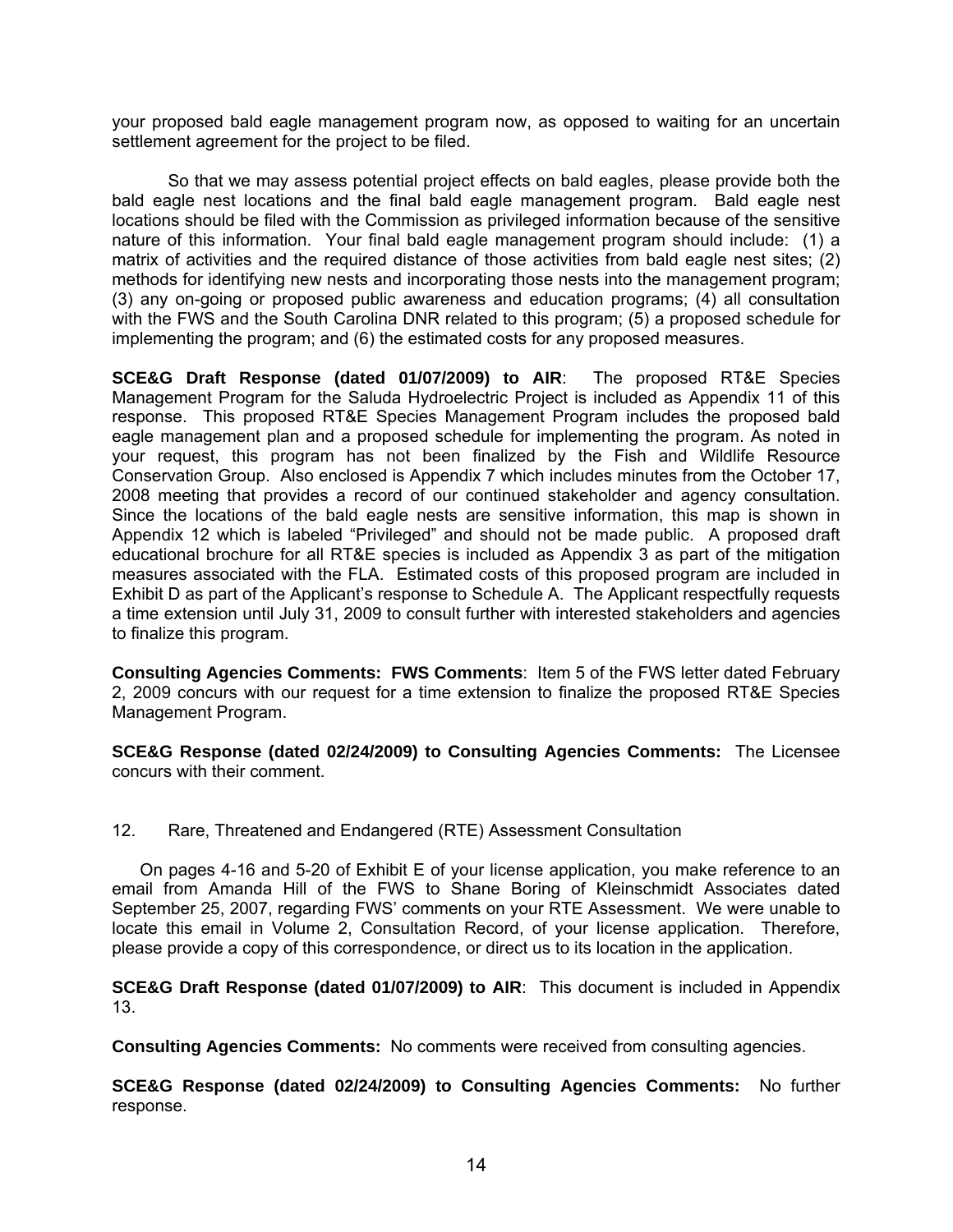#### 13. Wood Stork Management Program

On page 4-17 of Exhibit E of your license application, you state that you plan to provide the details of a wood stork management program with the Commission when you file a comprehensive settlement agreement. We will need to assess the environmental effects and costs of any proposed wood stork management program now, as opposed to waiting for an uncertain settlement agreement for the project to be filed.

So that we may assess the project's potential effects on the wood stork, please submit a final wood stork management program, which should include: (1) details of any ongoing wood stork monitoring or surveys; (2) details of any public wood stork awareness or education programs; (3) any consultation with FWS and South Carolina DNR related to this wood stork management program; (4) a proposed schedule for implementing the program; and (5) the estimated costs for any proposed measures.

**SCE&G Draft Response (dated 01/07/2009) to AIR**: The RT&E Species Management Program for the Saluda Hydroelectric Project is included as Appendix 11 of this response. This proposed RT&E Species Management Program which includes the proposed wood stork management plan and a proposed schedule for implementing the program. As noted in your request, this program has not been finalized by the Fish and Wildlife Resource Conservation Group. Also enclosed is Appendix 7 which includes minutes from the October 17, 2008 meeting that provides a record of our continued stakeholder and agency consultation. A proposed draft educational brochure for all RT&E species is included as Appendix 3 as part of the mitigation measures associated with this license application. Estimated costs of this proposed program are included in Exhibit D as part of the Applicant's response to Schedule A. The Applicant respectfully requests a time extension until July 31, 2009 to consult further with interested stakeholders and agencies to finalize this program.

**Consulting Agencies Comments: SCDNR Comment**s: The fourth item from the SCDNR letter dated February 9, 2009 concurs with our request for a time extension to finalize the proposed RT&E Species Management Program. **FWS Comments**: Item 5 of the FWS dated February 2, 2009 concurs with our request for a time extension to finalize the proposed RT&E Species Management Program.

**SCE&G Response (dated 02/24/2009) to Consulting Agencies Comments:** The Licensee concurs with their comments.

# 14. Waterfowl Mitigation Measures

On pages 4-18 and 4-19 of Exhibit E of your license application, you indicate you are working with the FWS and the South Carolina DNR to develop a proposal for a new waterfowl management and hunting area to replace or offset waterfowl areas that have been lost as a result of land sales. You also indicate that waterfowl use of the project area has declined, potentially as a result of project operations and management. You indicate that you plan to provide the details of a waterfowl enhancement plan when you file a comprehensive settlement agreement. We will need to assess the environmental effects and costs of any proposed waterfowl enhancement plan now, as opposed to waiting for an uncertain settlement agreement for the project to be filed. If you would like this proposed waterfowl enhancement plan to be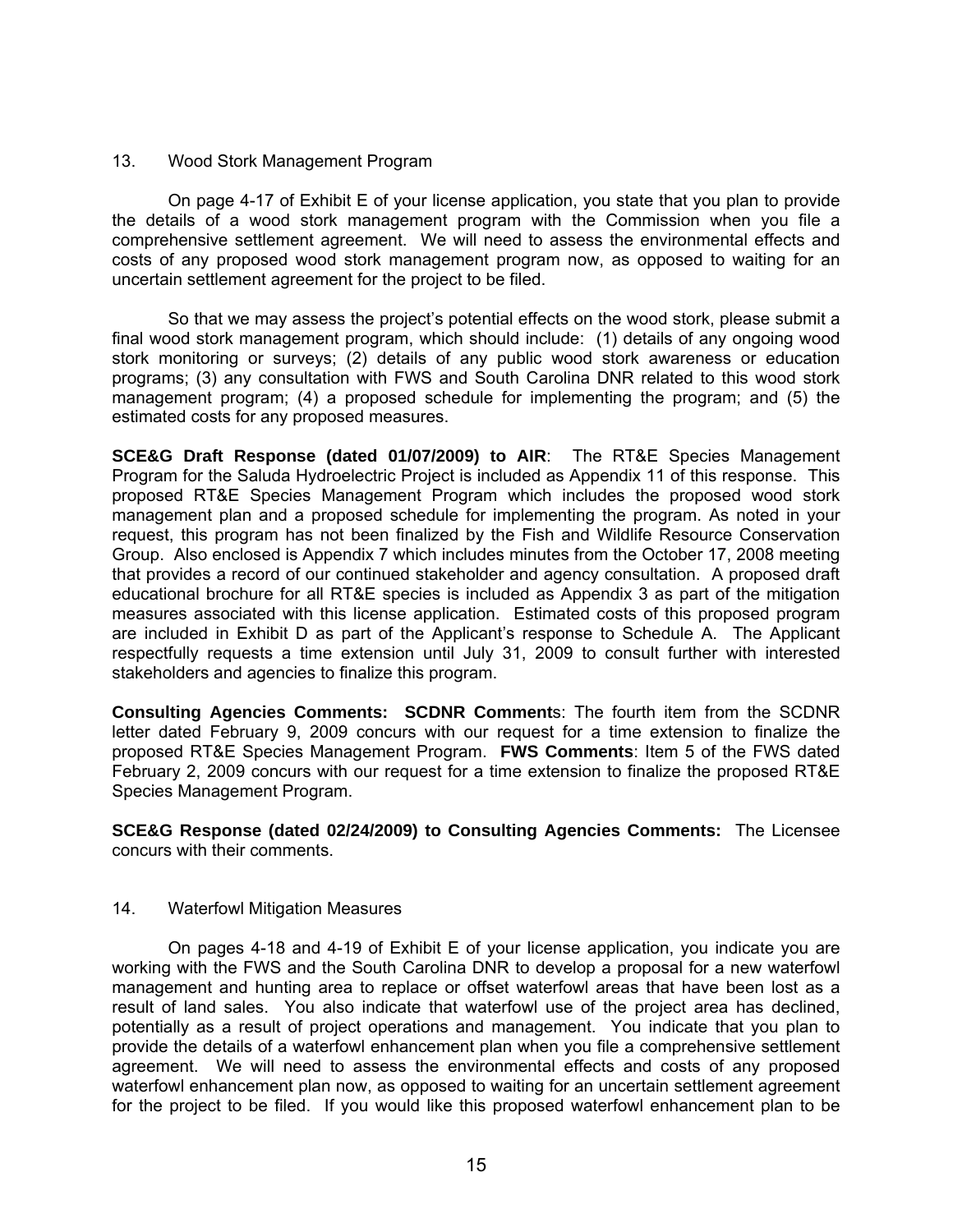considered as part of this relicensing, you should file the details of the waterfowl enhancement plan, including: (1) the location of the new waterfowl area in relation to the project boundary; (2) details of the management of the proposed area: (3) any consultation with FWS and South Carolina DNR related to this measure; (4) a proposed schedule for implementing the provisions of the plan; and (5) the estimated costs for any proposed measures included in the plan.

**SCE&G Draft Response (dated 01/07/2009) to AIR**: We would like this proposed waterfowl enhancement measure to be considered as part of SCE&G's FLA. In an effort to provide you with as much information as possible for your evaluation at this time, the proposed waterfowl area is shown on the revised Exhibit G drawings identifying its relation to the project boundary. These revised Exhibit G drawings are being filed as part of our response to Schedule A. Enclosed as Appendices 14, 15, and 16 are updates filed previously with the Commission that describe our consultation efforts with the agencies. The property currently under consideration is not owned by the Applicant but the Applicant is currently in negotiations with the property owner at this time. Until there is an agreement on the procurement of the property details of the management of this specific proposed area, a proposed schedule for implementing the provisions of the plan or the estimated costs for the purchase and implementation of the proposed measures cannot be determined at this time. The Applicant respectfully requests a time extension until July 31, 2009 in order to finish the necessary negotiations to finalize the waterfowl management area and program.

**Consulting Agencies Comments: SCDNR Comments**: The fifth item from the SCDNR letter dated February 9, 2009 provides the following comments: A June 23, 2004 Order from the FERC required SCE&G to consult with DNR and FWS and designate new waterfowl hunting areas to replace those lost to land sales and development. Since the loss of waterfowl hunting areas is associated with shoreline development, and since over 60% of the 691 miles of shoreline has been developed, DNR is seeking a significant enhancement effort from the Licensee. Due to the magnitude of the enhancement measure, and the timing of current relicensing, it seems reasonable s to pursue the Order as part of relicensing with the intent of including the enhancement measure in a settlement agreement for the new license.

DNR is pleased with the effort SCE&G has taken to address the FERC Order to develop a plan to mitigate for lost waterfowl habitat and public waterfowl hunting opportunity. The current plan includes purchase of property that will be developed into a waterfowl area. DNR understands the delays that can be associated with the purchase of real estate. SCE&G has made a good faith effort to expedite this process.

In March of 2008, DNR recommended, in comments speaking to the draft license application, that SCE&G acquire, develop and fund an area to support the management of waterfowl. DNR indicates it is appropriate to mitigate for the magnitude of lost waterfowl habitat and hunting opportunity. As much as 10% of the statewide total waterfowl harvest appears to have occurred on or in association with Lake Murray prior to widespread shoreline development. A corresponding level of habitat and opportunity no longer occurs in the midlands of South Carolina. DNR further indicates it is reasonable to request the Licensee to acquire and fund the development and operations of a waterfowl area, and we request that such measures be included in the new License. In the event that the acquisition of a waterfowl area is not successful, DNR will continue to work with SCE&G to identify and develop an alternative plan to identify waterfowl habitat and enhance waterfowl habitat management and quality public waterfowl hunting. DNR concurs with the request of the Licensee for additional time to work out the details of this enhancement measure.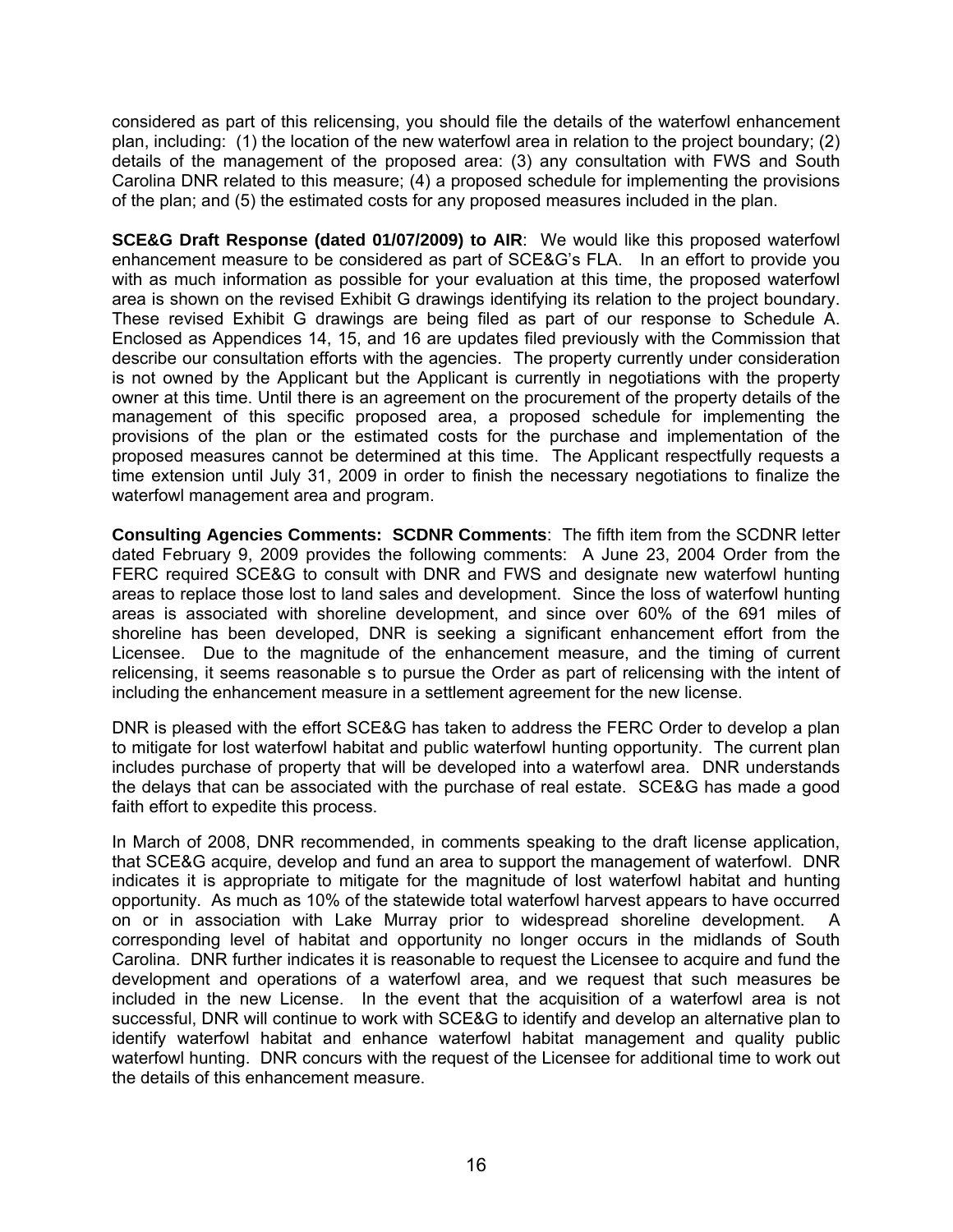**SCE&G Response (dated 02/24/2009) to Consulting Agencies Comments:** On January 21, 2009 SCE&G and SCDNR met to continue consultation regarding details necessary for the designation of a waterfowl hunting area. At that meeting it was revealed that SCDNR would not be able to secure the funding that they had originally planned to provide for the purchase of this land and development of the off-lake waterfowl management/hunting impoundment. As a result of the circumstances discussed during this meeting and particularly the effects of the current economic conditions that continue to affect the country and this State in particular, the goal of establishing a new, off-lake waterfowl management/hunting facility as an alternative to a designation of a waterfowl hunting area within the bounds of the Project Waters appears no longer to be feasible. The details upon which the Applicant had been consulting in good faith with SCDNR, in particular the expectation for a private/public partnership with a specific limit for SCE&G's contribution, appear to have changed dramatically. The purchase of land and the development, and operation of a managed waterfowl impoundment and associated buffer lands were to have been a public-private partnership, with SCE&G's role limited to a fixed cash contribution and perhaps some limited, ancillary "in-kind" services. The apparent lack of State funds as well as the greatly diminished prospect of gaining access to other funds to make up for loss of State funds, makes the prospect of being able to procure and develop the desired waterfowl management land and facilities unlikely.

As a result, the originally designated waterfowl hunting area that was being evaluated to address the SCDNR objective will not be shown on the Exhibit G maps, as was noted in our draft response to the AIR. The tract is not under an option-to-buy contract at this time. The Applicant will no longer request the proposed waterfowl enhancement measure be considered as part of the FLA. The Licensee's intention is to comply with Paragraph I of the June 23, 2004 FERC Order by designating an area within the Project and labeling it on the Recreation Drawings as "Designated Waterfowl Habitat Area." If the Commission approves this filing, the new designation will be included on the Recreation Drawings included with a subsequent filing of the FLA. Should the Commission require something beyond this designation, the Applicant reserves the option of including any associated expense as part of the FLA.

By letter dated September 25, 2008, the Commission has given the Applicant until June 30, 2009 to designate a waterfowl hunting area at Project 516. The Applicant will continue to consult with the agencies designated in the FERC Order in an effort to resolve this issue.

#### 15. Rocky Shoals Spider Lily Enhancement Program

On page 5-20 of Exhibit E of your license application, you indicate that you plan to provide details of a rocky shoals spider lily enhancement program when you file a comprehensive settlement agreement. We will need to assess the environmental effects and costs of any proposed rocky shoals spider lily enhancement program now, as opposed to waiting for an uncertain settlement agreement for the project to be filed. To facilitate our assessment of the project's potential effects on the rocky shoals spider lily, please include in the final rocky shoals spider lily enhancement program: (1) a description of any on-going monitoring; (2) a description of any protection or enhancement measures proposed for known or newly identified populations; (3) a description of any public awareness or education measures for the rocky shoals spider lily; (4) any consultation with the FWS and the South Carolina DNR related to this program; (5) a proposed schedule for implementing the program; and (6) the estimated costs for any proposed measures that are part of the program.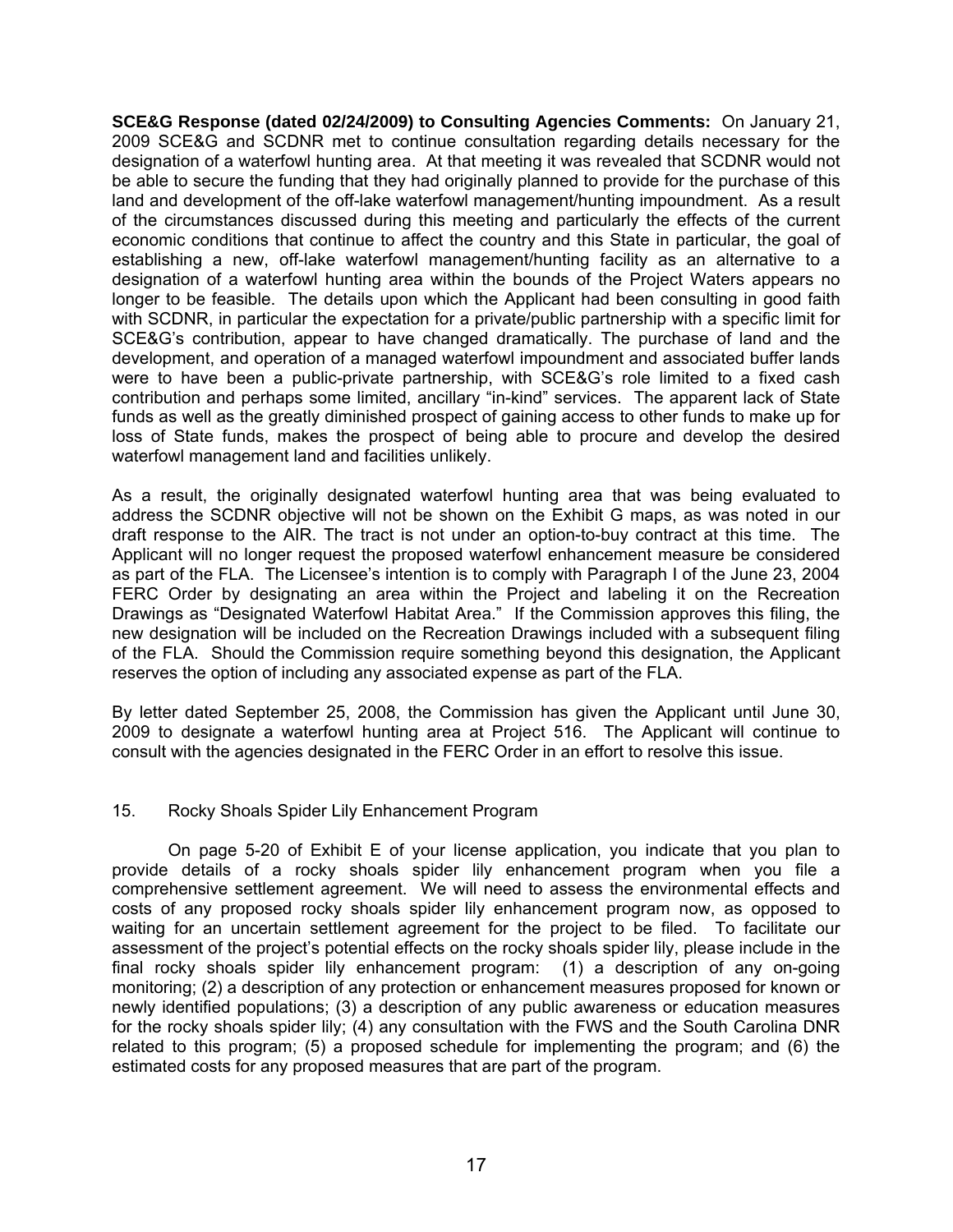**SCE&G Draft Response (dated 01/07/2009) to AIR**: The proposed RT&E Species Management Program for the Saluda Hydroelectric Project is included as Appendix 11 of this response. This proposed RT&E Species Management Program which includes the proposed rocky shoals spider lily management plan and a proposed schedule for implementing the program has not been finalized by the Fish & Wildlife Resource Conservation Group or our management. Also enclosed is Appendix 7 which includes minutes from the October 17, 2008 meeting that provides a record of our continued stakeholder and agency consultation. A draft proposed educational brochure for all RT&E species is included as Appendix 3 as part of the mitigation measures associated with this license application. Estimated costs of this proposed program are included in Exhibit D as part of the Applicant's response to Schedule A. The Applicant respectfully requests a time extension until July 31, 2009 to consult further with interested stakeholders and agencies to finalize this program.

**Consulting Agencies Comments: SCDNR Comments**: The sixth item from the SCDNR letter dated February 9, 2009 concurs with our request for a time extension to finalize the proposed RT&E Species Management Program. **FWS Comments**: Item 5 of the FWS dated February 2, 2009 concurs with our request for a time extension to finalize the proposed RT&E Species Management Program.

**SCE&G Response (dated 02/24/2009) to Consulting Agencies Comments:** The Licensee concurs with their comments.

16. Aquatic Plant Management Council Memorandum of Understanding (MOU)

On page 5-21 of Exhibit E of your license application, you indicate that you are consulting with the Aquatic Plant Management Council (Council) to develop a MOU to formalize your cooperation with the Council in managing aquatic plants within the project area. You state that you would file this MOU when you file a comprehensive settlement agreement.

We will need to assess the environmental effects and costs of your proposed management activities for aquatic plants now, as opposed to waiting for an uncertain settlement agreement for the project to be filed. To facilitate our assessment of the project's potential effects on aquatic plants, please provide details of any proposed measures you would implement to manage aquatic invasive plants, including: (1) a description of any proposed monitoring of aquatic invasive plant populations; (2) a description of any proposed aquatic invasive management techniques; (3) identification of the entities responsible for implementing any aquatic invasive management techniques; (4) a description of any public awareness or education measures to prevent the spread of aquatic invasive plants; (5) copies of any additional consultation with the Council and other stakeholders with regard to aquatic invasive plant management; (6) a proposed schedule for implementing any aquatic invasive plant management measures; and (7) the costs for any proposed measures. You also should file a copy of the MOU, either separately or along with any settlement agreement filed in this proceeding.

**SCE&G Draft Response (dated 01/07/2009) to AIR**: The Applicant is working on a draft of the MOU at this time. Any draft MOU filed with the Commission as part of this AIR package will be submitted to the consulting agencies for their review prior to finalizing as part of a Settlement Agreement. Once finalized, the Applicant will provide descriptions to sub-items 1-7 as requested by the Commission. The Applicant will file the information under separate cover and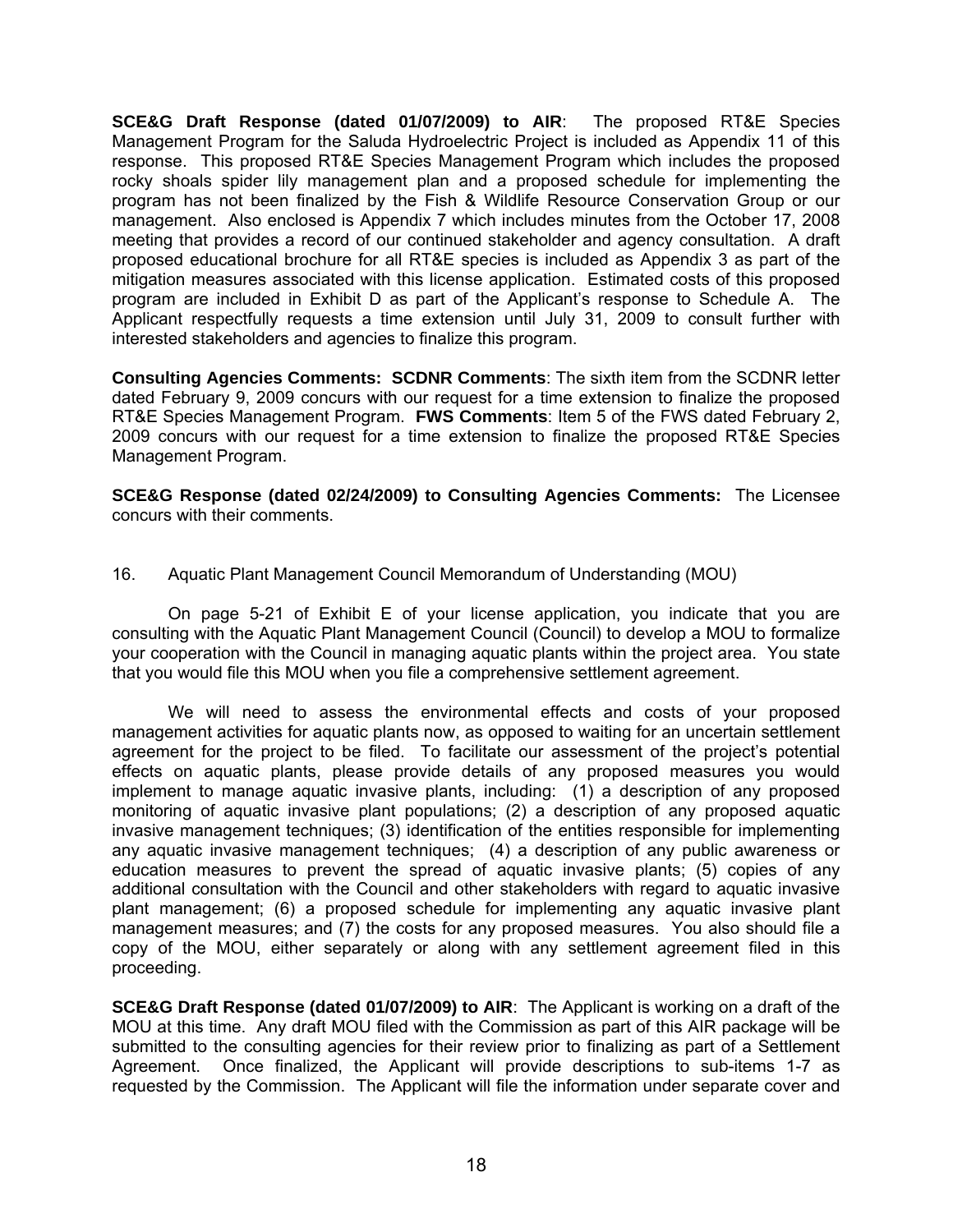respectfully requests a time extension until July 31, 2009 to completely finalize this information request.

**Consulting Agencies Comments: SCDNR Comments**: The seventh item from the SCDNR letter dated February 9, 2009 provides the following comment: "DNR agrees with the Licensee that they should develop an Aquatic Plant Management Plan. DNR recommends a management plan that clearly describes the obligations of the Licensee should be included as a License Article."

**SCE&G Response (dated 02/24/2009) to Consulting Agencies Comments:** Subsequent to submitting the draft AIR response to the consulting agencies for their consultation, SCDNR provided a draft Aquatic Plant Management MOU Master Agreement and draft 2009 Lake Murray Aquatic Plant Management Plan that could be used as a guide for the aquatic plant management program. These two documents are included as Appendix 37 and Appendix 38 respectively. The Licensee will continue to consult with SCDNR in finalizing a management plan for inclusion in the settlement agreement.

# 17. Floodplain Riparian Vegetation Along The Congaree National Park

On page 5-22 of Exhibit E of your license application, you indicate that project operations are potentially affecting floodplain riparian vegetation in the Lower Saluda River, including the downstream Congaree National Park. You state that you are currently entertaining proposals on operational changes that may have beneficial effects on the Congaree National Park. You also state that preliminary recommendations were expected from the National Park Service by September 2008, and that any recommendations for changes in the operation of the project would be filed with the Commission for consideration and/or implementation in the new license.

We will need to assess the environmental effects and costs of any proposed measures to protect or enhance floodplain riparian vegetation along the Lower Saluda River now, as opposed to waiting for an uncertain settlement agreement for the project to be filed. For us to assess the project's potential effects on riparian vegetation and the Congaree National Park, please file the details for any preliminary recommendations you received from the National Park Service, and any proposed enhancement measures you may propose related to operational changes at the project. You also should file an analysis of the effects of these changes on vegetation along the Lower Saluda River and within the Congaree National Park.

**SCE&G Draft Response (dated 01/07/2009) to AIR**: The National Park Service (NPS) proposed enhancement measures for the Congaree National Park (CNP) are enclosed as Appendix 17. Our response to their proposal is included as Appendix 18. Since the CNP is approximately 26 miles downstream of the Project boundary, and another 10 miles from the Project powerhouse, the NPS developed their recommendations outside of the relicensing process. As such, no study plans were developed, field studies conducted, or findings from studies used as a basis for their recommendations. The NPS performed technical workshops as noted in the recommendation report. The Applicant has not examined any effects of these recommended changes on vegetation along the lower Saluda River or within the CNP.

As noted in our response to the NPS we are also working with SCDNR on a similar request for striped bass flow enhancements in the Congaree River. The preliminary proposal for a SCDNR striped bass program is enclosed as Appendix 19. Hopefully, providing one set of flows during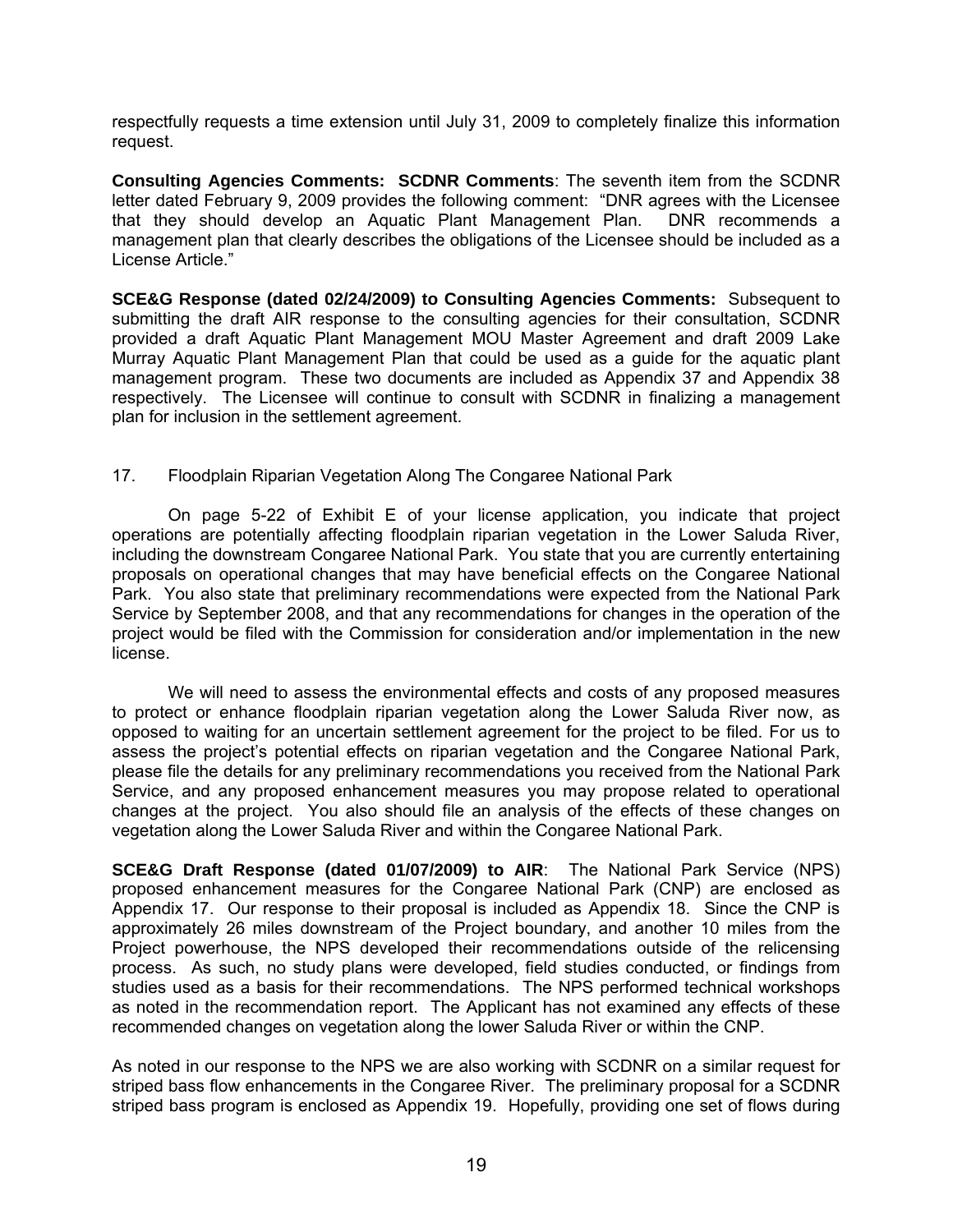the April through mid-May time period will suffice for both requests. This proposal was discussed at several meetings between SCE&G and SCDNR during October and November and it was determined that the proposal should be presented to the Instream Flow TWC. A meeting of the Instream TWC was held on December 10, 2008. Enclosed as Appendix 20 are the minutes from the December 10, 2008 meeting that provides a record of our continued stakeholder and agency consultation. As noted in the meeting minutes, after reviewing the SCDNR striped bass proposal, the Instream Flow TWC recommended a new set of minimum flows based on the recommendation that if Saluda Hydro provides 45% of the average daily Broad River flow from April 1 through May 10, the striped bass population in the Congaree River will improve. This proposal was different from the SCDNR original proposal of only requesting these flows after the target elevation was reached. Therefore, the proposed minimum flows presented in the FLA are tentatively being modified by a new proposal from the Instream Flow TWC which still needs to be evaluated by the Applicant. Since this new minimum flow proposal was just presented to the Applicant on December 10, 2008, we have not had sufficient time to evaluate its effects on operation of Saluda Hydro and have not made a determination as to whether it or a modified version of it could be accommodated. We are requesting that the Commission allow the Applicant give due consideration to the new flow proposal and be allowed to continue our consultation process with the stakeholders and agencies in an effort to resolve this issue.

The Applicant has evaluated the effects of the higher minimum flows on the target species identified in the instream flow study and provides them as an attachment to the draft December 10, 2008 meeting minutes (Appendix 20).

Since neither of the proposals for additional flows in support of fish enhancements in the Congaree River or CNP have been finalized, the effects on our operations cannot be determined at this time. However, if the Commission decides to implement the recommendation of the NPS as presented, there will be a very detrimental effect on our ability to use Saluda Hydroelectric Project for generation during the April to mid-May time period. Therefore, the Applicant respectfully requests a time extension until July 31, 2009 to consult further with interested stakeholders and agencies to finalize the minimum or additional flows that we can agree to with the SCDNR and NPS.

We have provided additional information in the form of a report that might be useful in your evaluation and understanding of the CNP as it relates to operation of Saluda Hydro. The report, entitled "The Effects of the Saluda Dam on the Surface-Water and Ground-Water Hydrology of the Congaree National Park Flood Plain, South Carolina" was developed by the US Geological Survey (USGS) for the NPS. This report is included as Appendix 21.

**Consulting Agencies Comments:** No comments were received from consulting agencies.

**SCE&G Response (dated 02/24/2009) to Consulting Agencies Comments:** Subsequent to submitting the draft AIR response to the agencies for their consultation, a meeting was held on January 12, 2009 to discuss the new proposed minimum flows and LIP parameters. The January 12, 2009 meeting minutes are enclosed as Appendix 34. The new proposed minimum flow and LIP are described as follows:

- January 1 March 31: 700 CFS minimum flow / 500 CFS LIP target / 400 CFS LIP minimum flow
- April 1 May 10: Implement SCDNR striped bass flows as target flows, with 1,000 CFS minimum flow. Once lake falls below LIP trigger level: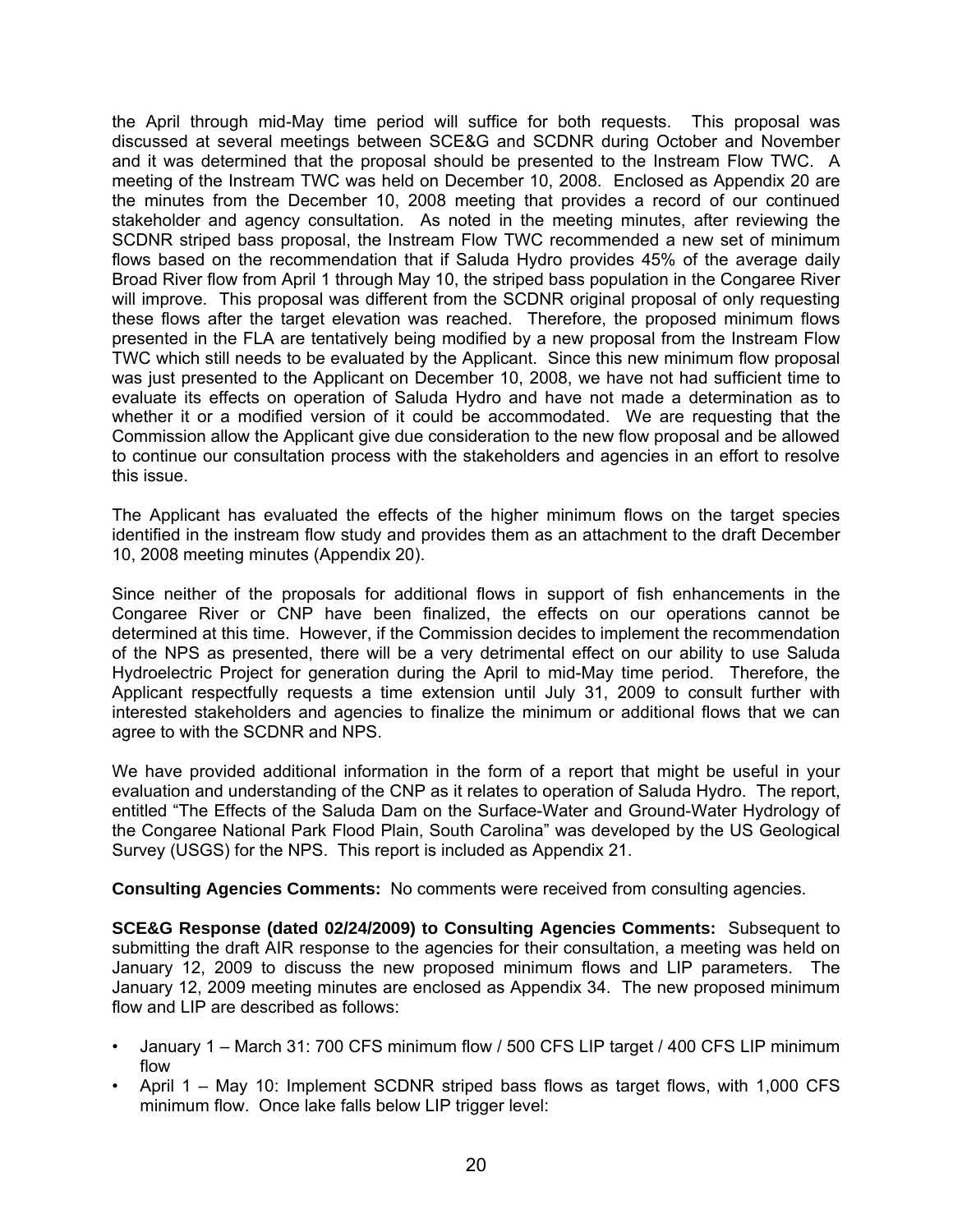- 14 day inflow ≥ striped bass request: Implement SCDNR striped bass flows as target flows, with 1,000 CFS minimum flow.
- 14 day inflow < striped bass request: 1,000 CFS minimum flow.
- 14 day inflow < 1,000 CFS: 700 CFS minimum flow.
- 14 day inflow < 700 CFS: 500 CFS LIP target w/ 400 CFS LIP minimum flow.
- May 11 May 31: 1,000 CFS minimum flow / 700 or 500 CFS LIP target / 400 CFS LIP minimum as above.
- June 1 December 31: 700 CFS minimum flow / 500 CFS LIP target / 400 CFS LIP minimum

Use 1' drop / 14 day flow averaging LIP.

The Applicant believes providing one set of flows during the April through mid-May time period will meet the needs of those resources both inside and outside the Project boundary. We are still in the process of evaluating the effects on our operations based on the new minimum flow and LIP proposal described above and as outlined in the January 12, 2009 meeting minutes. The estimated costs associated with the proposed minimum flow are included in the operation costs identified in Exhibit D as part of the Applicant's response to Schedule A.

#### 18. Recreation Plan

In Exhibit E, page 7-47, of your license application, you state that a draft Saluda Recreation Plan is being developed by the Recreational Technical Working Committee (TWC), and is scheduled to be finalized in the winter of 2008. You provide a preliminary list of proposed enhancement measures in section 7.9 of Exhibit E, including measures for enhancing existing recreation facilities and new recreation facilities.

We will need to assess the environmental effects and costs of any proposed measures and activities outlined in your recreation plan. Therefore, please file the recreation plan. You should include, in the plan, the following information, at a minimum: (1) a description of the proposed enhancement measures for existing recreation sites; (2) a description of proposed new recreational facilities (be sure to include recreational facilities in a revised Exhibit G map and to distinguish existing recreational facilities from proposed); (3) a description of the entity responsible for implementing the proposed measures, who would own the recreation facilities, and who would operate and maintain the recreation facilities; (4) a schedule for implementing the provisions of the proposed plan; (5) the estimated costs for the individual measures included in the plan; (6) a description of whether the existing and proposed facilities are within or outside of the project boundary, including a map denoting the location of all the proposed measures along with the existing project boundary; (7) a description of any consultation conducted in the development of the recreation plan and an explanation if you do not agree with any of the comments and recommendations that you received; (8) a description any future monitoring of recreational facilities and use at the project and for the update of the Recreation Plan; (9) the location of the commercial and private recreation sites; and (10) the accessibility of public, commercial, and private boat ramps at existing and proposed boat levels.

**SCE&G Draft Response (dated 01/07/2009) to AIR**: The proposed Recreation Plan for the Saluda Hydroelectric Project is included as Appendix 22 of this response. This proposed Recreation Plan, which has not been finalized by the Recreation Management Technical Working Committee, the Recreation Resource Conservation Group or our management, provides answers to sub-items 1, 2, 3, 4, 6, 7, 8, and 9 of Item 18 of your AIR. Sub-item 5,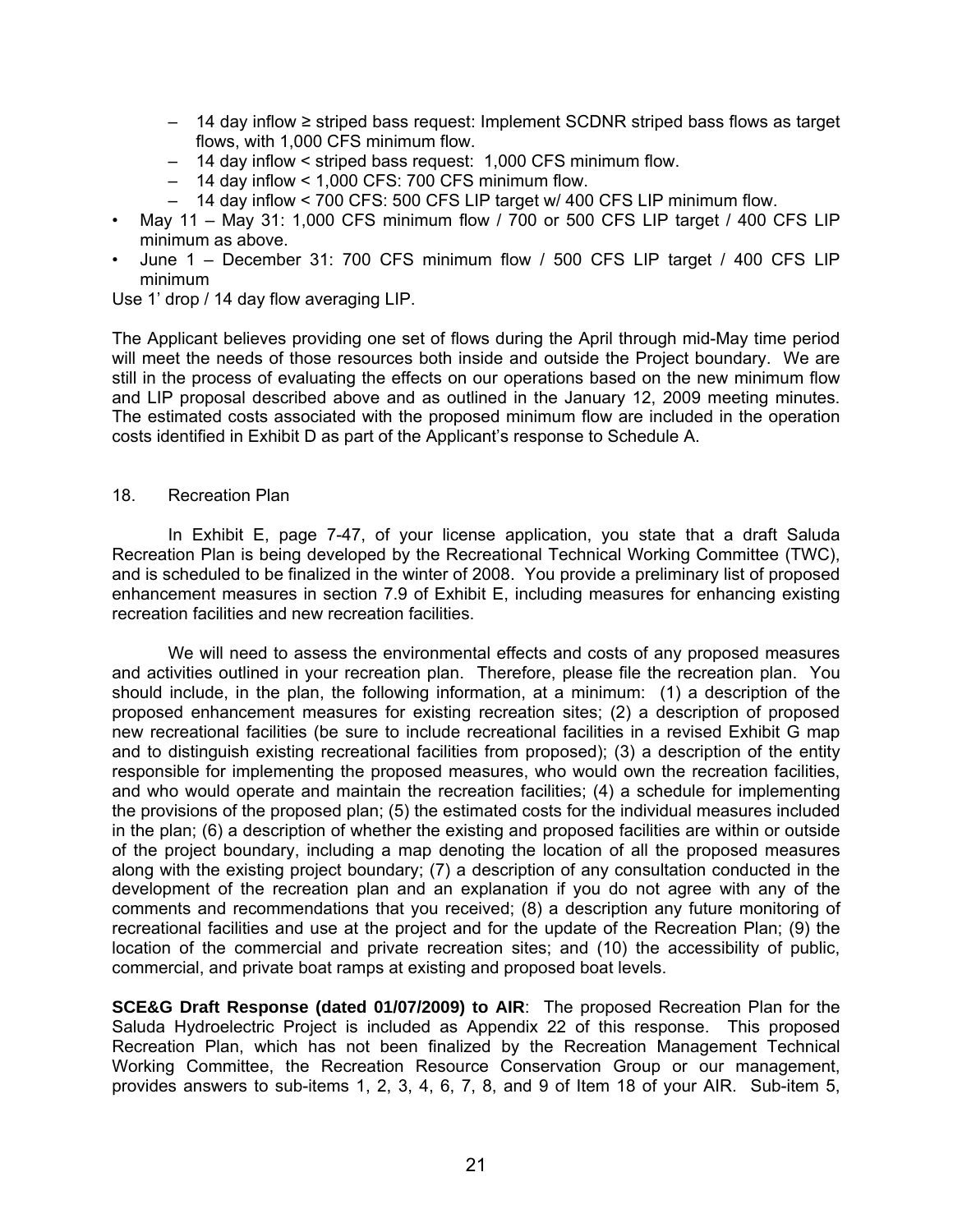estimated costs of the proposed measures included in the proposed Recreation Plan are provided in Exhibit D as part of the Applicant's response to Schedule A.

Although the proposed Recreation Plan is nearing completion, SCE&G would like to point out the enclosed version is incomplete as it is missing Appendix F - As-Built and Concept Design Drawings. SCE&G anticipates these drawings, including each site's relation to the existing and proposed project boundary, will be contained in the final version and submitted with the Comprehensive Settlement Agreement.

In response to sub-item 10, all but one of the public (SCE&G owned) boat ramps were extended to the 345' PD elevation during the Saluda Dam Remediation Project in 2003. During this same period, most of the commercial and private boat ramps were extended to the 345' PD to 347'PD elevation. Based on permits issued during the low water period associated with the dam remediation, at a minimum 90% of all the commercial and private marinas and public parks will be accessible for lake access under the new guide curve. Under the current guide curve, the majority of the ramps are useable because of the extensions performed during the dam remediation drawdown period. Since the proposed new guide curve will maintain a higher lake elevation throughout the year, accessibility to all boat ramps will be better using the proposed new guide curve than the current license guide curve. This information is also provided in the proposed Recreation Plan in Appendix C as a response to Question 19 of the Standard Process Form.

The Applicant respectfully requests a time extension until July 31, 2009 to consult further with interested stakeholders and agencies to finalize this plan.

**Consulting Agencies Comments: SCDNR Comments**: The eighth item from the SCDNR letter dated February 9, 2009 provides the following comments: "DNR has reviewed the proposed recreation plan. Section 7.5 states:

*The Recreation RCG is recommending SCE&G continue to cooperate with the SCDNR in the marking of hazards in Lake Murray. This includes support for public communication regarding locations of unmarked hazards and a system whereby the SCDNR can be made aware of these areas.* 

With due respect to the Recreation RCG, the current funding crisis in South Carolina state government is forcing DNR to prioritize boating safety programs. DNR will be required to terminate the shoal hazards marking program in many State waters including Lake Murray. The DNR approach to shoal marking will be consistently applied to all State waters and all FERC projects."

**SCE&G Response (dated 02/24/2009) to Consulting Agencies Comments:** SCE&G has understood that the shoal hazard marking program in the past had always been funded 100% with federal funds. The Licensee shall pursue a better understanding of this matter. The Licensee is concerned that it might be asked to do what no private entity has been allowed to do, i.e. assume an authority and duty statutorily assigned to and historically performed by a State agency, and which directly affects the public safety of boaters on the public waterways in the State of South Carolina. It should be noted if SCE&G is required to manage the hazard marker program on Lake Murray, if it legally can do so, additional costs will need to be listed in Exhibit D to account for the implementation of this program. The Licensee will continue to consult with SCDNR on this matter while seeking to achieve a settlement agreement. Subsequent to submittal of the draft AIR response to the agencies for their review and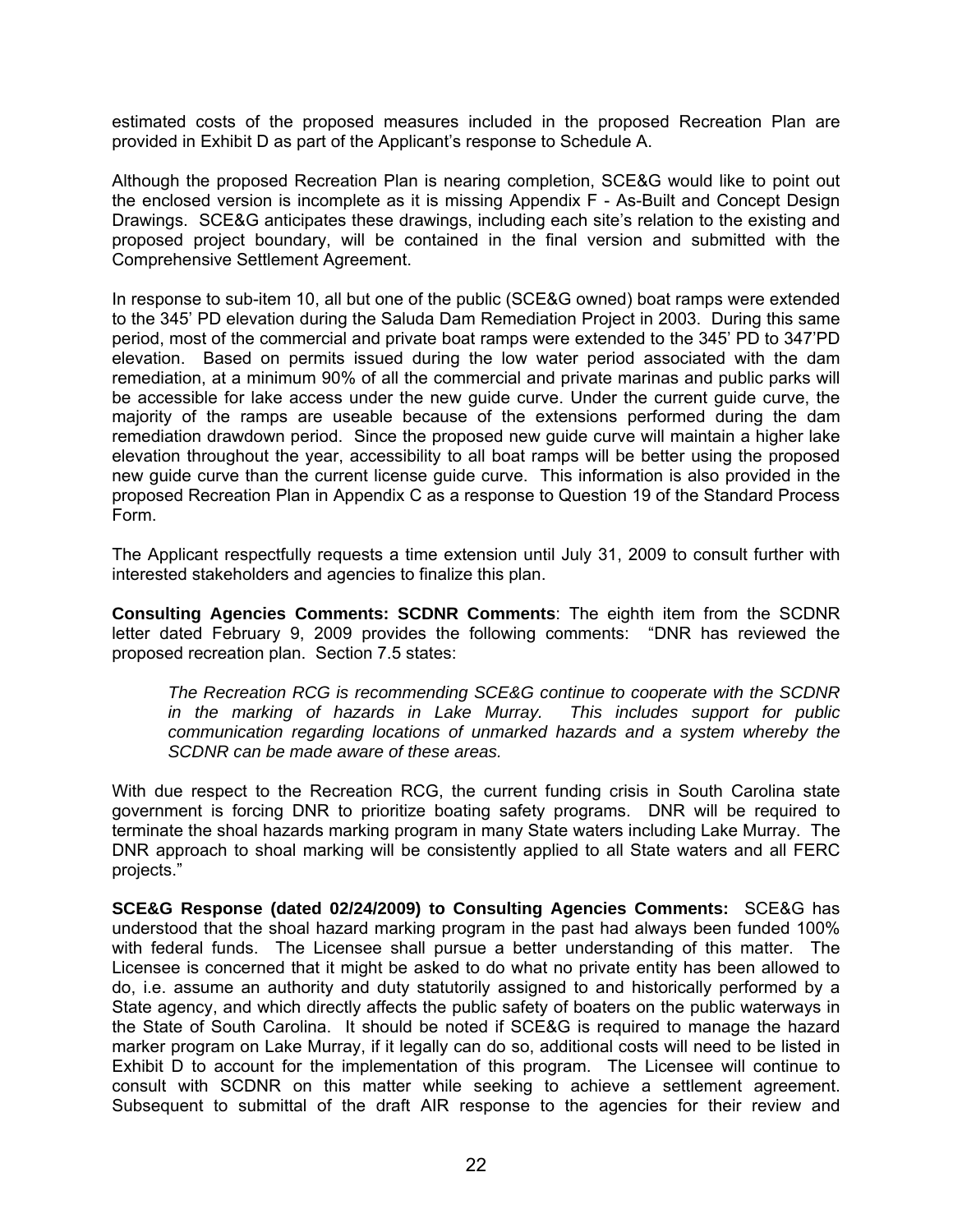comment, a meeting was held on January 28, 2009 for the Recreation Management and Downstream Flows TWC's to finalize the Recreation Plan for submittal to the Recreation RCG. Draft minutes of this meeting are enclosed as Appendix 39 and an updated draft of the Recreation Plan is enclosed as Appendix 40. This Appendix supersedes Appendix 22 identified in the draft AIR response noted above. SCE&G would like to point out the enclosed revised version of the Recreation Plan is still missing Appendix F - As-Built and Concept Design Drawings.

# 19. Downstream Recreation Flow Study

In Appendix E6 of your license application, you provide a copy of the Downstream Recreation Flow Assessment Report, dated November 2007. However, this report is missing the following Appendices:

- Appendix E HEC RAS Flow Model Analysis Tables
- Appendix F Flow Duration Curves from HEC RAS Flow Model Analysis

We need this information to conduct our assessment of the flows available during the study period, as well as to determine what flows may be appropriate to protect and/or enhance the recreational boating experience on the Lower Saluda River. Therefore, please file copies of the missing appendices.

**SCE&G Draft Response (dated 01/07/2009) to AIR**: The two referenced appendices of our Downstream Recreation Flow Assessment Report are included as Appendix 23 of this response.

**Consulting Agencies Comments:** No comments were received from consulting agencies.

**SCE&G Response (dated 02/24/2009) to Consulting Agencies Comments:** No further response.

#### 20. Recreation Flows

You indicate on page 7-46 of Exhibit E of your license application, that as a part of the Recreation TWC's issue resolution agreements for recreational flows, a preliminary agreement has been reached on a set of recreation flows and a total yearly amount of flow (quantified in acre-feet) that would be provided. You indicate that this agreement would be filed with the Commission with the settlement agreement for consideration and inclusion in the new license. We will need to assess the environmental effects and costs of any proposed set of recreational flows now, as opposed to waiting for an uncertain settlement agreement for the project to be filed.

In Exhibit E, page 7-51, you state that South Carolina Company is also working with the Recreation Resource Conservation Group (RCG) to establish recreational flow releases on the Lower Saluda River to support on-water activities, such as wade angling and whitewater boating. You indicate that the target flow releases of between 700 cubic feet per second (cfs) and 1,000 cfs would be scheduled and provided for 5 to 9 hours per day, for a total of 32 days over the course of a year, to support wade angling activities. You state that these flows are sufficiently low to also provide opportunities for swimming, tubing, and rock hopping. In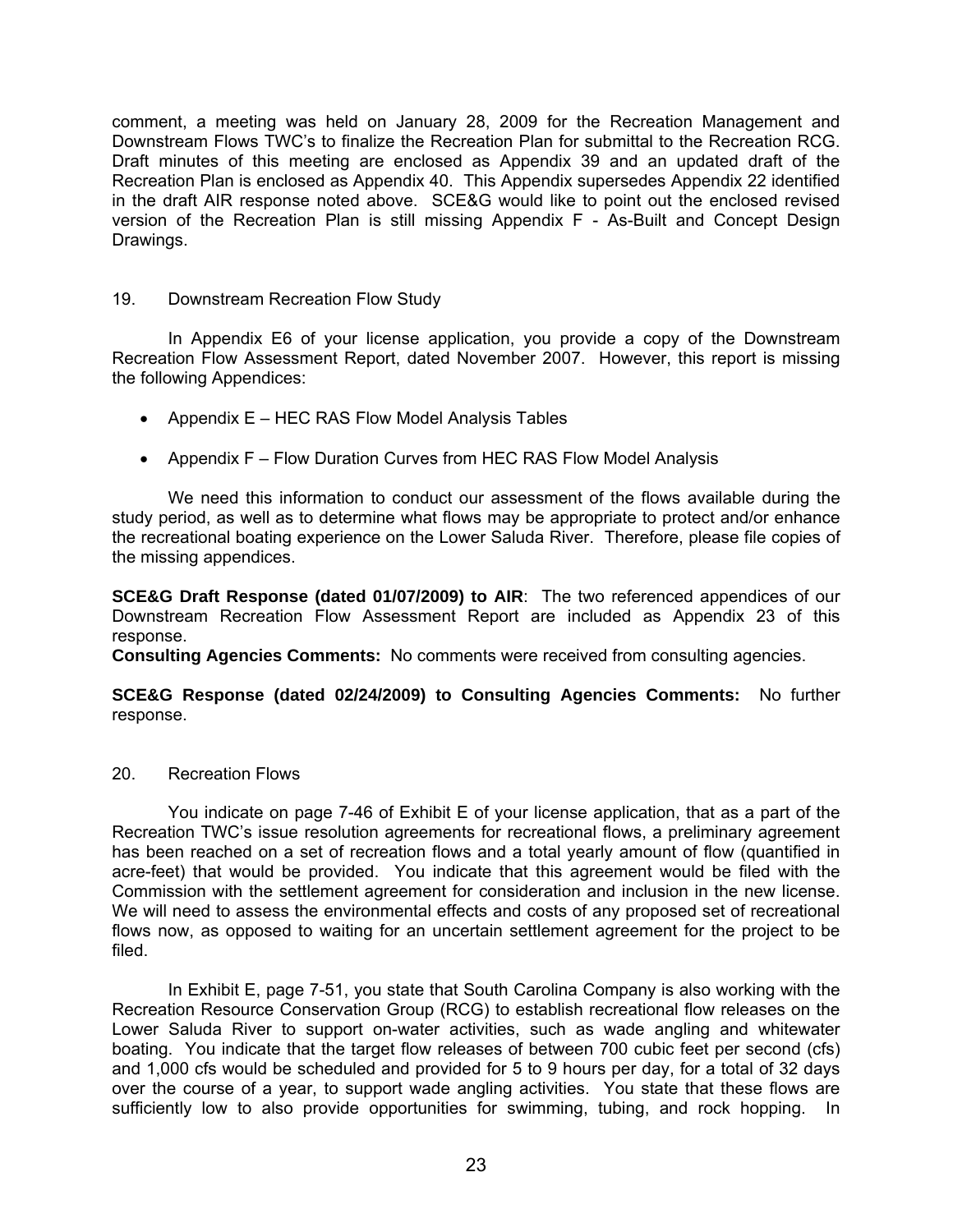addition, you indicate that flow releases for whitewater activities, including kayaking events and rafting, are scheduled for 3 to 9 hours per day, for a total of 19 days annually, and would range from just over 2,000 cfs to 10,000 cfs for Canoeing for Kids events. Additional flow releases between 8,000 cfs and 15,000 cfs, which are tentatively scheduled for 11 days annually, are being evaluated for swift water rescue training.

For us to accurately assess your proposal, please confirm if the flows described above are the recreational flows you plan to include in any settlement agreement, or if you plan to propose alternative flows. Either way, please provide a description of your proposed recreation flows, including the amount (cfs), timing (month/weekday/weekend), and duration (hours) of the flows, as well as the estimated costs (capital and O&M costs) associated with providing your proposed recreational flows.

**SCE&G Draft Response (dated 01/07/2009) to AIR**: The proposed referenced flows are included in Appendix E of the proposed Recreation Plan for the Saluda Hydroelectric Project, which is included as Appendix 22 of this response. This proposed Recreation Plan, which has not been finalized by the Downstream Flow Technical Working Committee or the Recreation Resource Conservation Group, provides proposed recreation flow releases, timing, and durations. Estimated costs associated with this proposal are included in Exhibit D as part of the Applicant's response to Schedule A. The Applicant respectfully requests a time extension until July 31, 2009 to consult further with interested stakeholders and agencies to finalize this plan.

**Consulting Agencies Comments: SCDNR Comments**: The ninth item from the SCDNR letter dated February 9, 2009 concurs with our request for a time extension to finalize the recreation flows as part of the Recreation Plan.

**SCE&G Response (dated 02/24/2009) to Consulting Agencies Comments:** Subsequent to submittal of the draft AIR response to the agencies for their review and comment, a meeting was held on January 28, 2009 for the Recreation Management and Downstream Flows TWC's to finalize the Recreation Plan for submittal to the Recreation RCG. Minutes of this meeting are enclosed as Appendix 39. An updated draft of the Recreation Plan which includes the proposed recreation flows is enclosed as Appendix 40. This Appendix supersedes Appendix 22 identified in the draft AIR response noted above.

#### 21. Recreational Safety Warning Systems

On page E-751 of Exhibit E of your license application, you indicate that South Carolina Company is working with the Safety RCG to determine the appropriate locations to install additional warning sirens and strobes along the Lower Saluda River. Locations currently identified for receiving additional warning systems include Sandy Beach, upstream of Metts Landing, Corley Island, Gardendale, I-20 Bridge, River's Edge/Oh Brother Rapids, Ocean Boulevard, and Stacey's Ledge. In addition, you indicate that you plan to include a warning siren installation plan in the comprehensive settlement agreement for consideration and inclusion in the new license.

We will need to assess the environmental effects and costs of any proposed warning siren installation plan now, as opposed to waiting for an uncertain settlement agreement for the project to be filed. For us to assess your proposal, please file the warning siren installation plan. The plan should include detailed information for any proposed warning systems, including a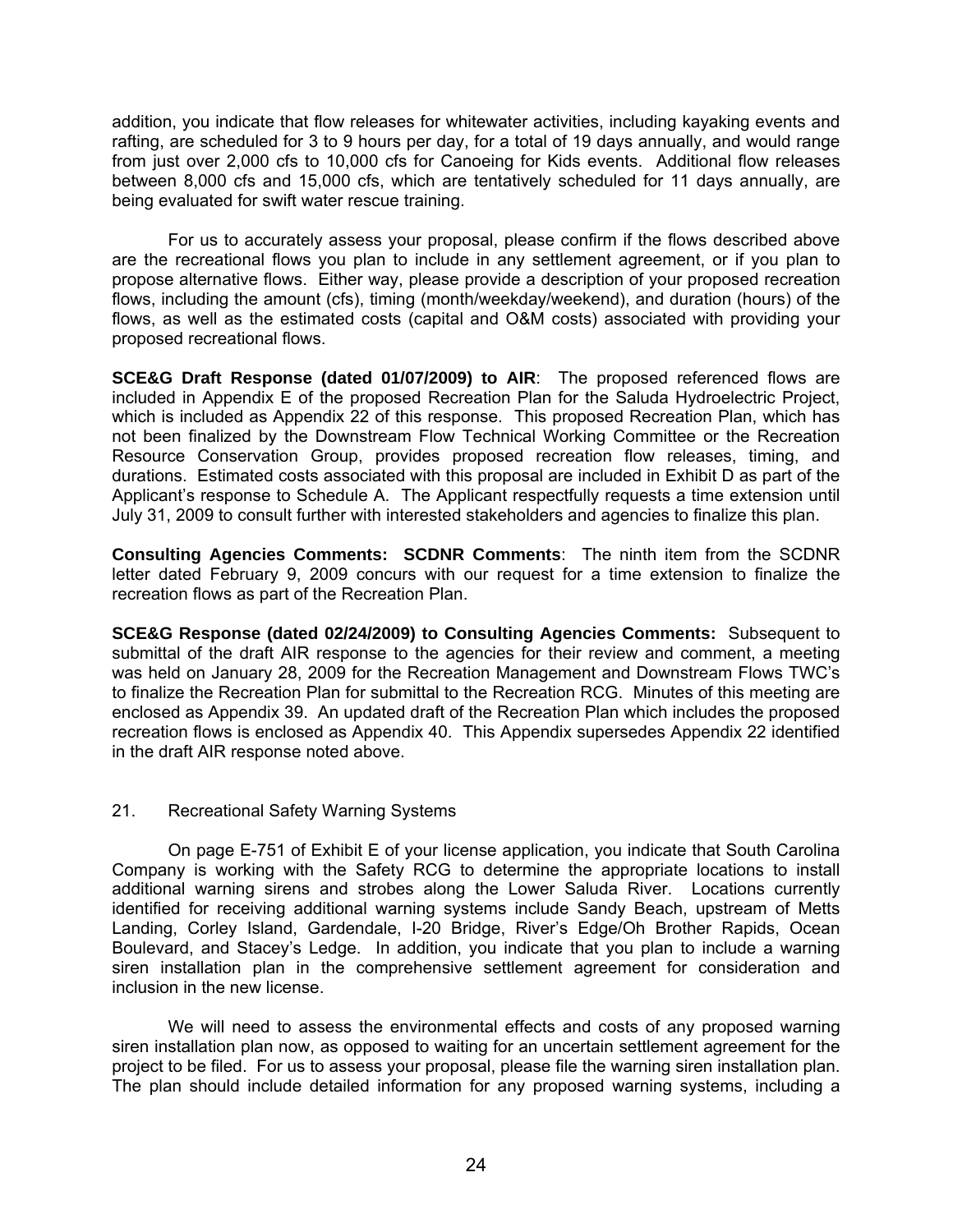description of the type, location, and associated capital and O&M costs for these systems, as well as an implementation schedule.

**SCE&G Draft Response (dated 01/07/2009) to AIR**: The proposed warning system between the Saluda Hydro powerhouse and the Riverbanks Zoo, including a description of the proposed warning equipment and a proposed schedule for installation is enclosed as Appendix 24. This plan has not been approved by the Safety Resource Conservation Group or our management. Estimated costs associated with this proposed safety measure are included in Exhibit D as part of the Applicant's response to Schedule A. The Applicant respectfully requests a time extension until July 31, 2009 to consult further with interested stakeholders and agencies to finalize this program.

**Consulting Agencies Comments:** No comments were received from consulting agencies.

**SCE&G Response (dated 02/24/2009) to Consulting Agencies Comments:** Subsequent to submittal of the draft AIR response to the agencies for their review and comment, a meeting was held on January 27, 2009 for the Safety RCG to finalize the siren installation schedule. Minutes of this meeting are enclosed as Appendix 41. A revised proposed siren installation schedule was developed from the comments received during the January 27, 2009 Safety RCG meeting and is enclosed as Appendix 42. This Appendix supersedes Appendix 24 identified in the draft AIR response noted above.

# 22. Shoreline Management Plan

On page 8-88 of Exhibit E of your license application, you describe various proposed changes to your Shoreline Management Plan and Shoreline Permitting Policies. In appendix E-7, you state that the Lake Murray Shoreline Management Handbook and Permitting Guidelines and the Lake Murray Shoreline Management Plan would be filed once public review has been completed. To date, your proposed Shoreline Management Plan and Permitting Guidelines have not been filed with the Commission. To assist us in evaluating the merits of the proposed changes to the Shoreline Management Plan and Permitting Guidelines, please file these items.

**SCE&G Draft Response (dated 01/07/2009) to AIR**: The proposed Lake Murray Shoreline Management Handbook and Permitting Guidelines and the Lake Murray Shoreline Management Plan (SMP) are included as Appendix 25 and Appendix 26 of this response. Also included as part of the SMP, the Applicant is providing the proposed land classification maps as Appendix 27. Re-classification of all land within the Project boundary that is owned by the Applicant was required by the Commission by the June 23, 2004 Order, 107 FERC ¶ 62,273. The proposed Lake Murray Shoreline Management Permitting Handbook (Permitting Handbook) and Permitting Guidelines, Lake Murray SMP, and the land re-classification maps have not been finalized by the Lake and Land Management Technical Working Committee, the Lake and Land Management Resource Conservation Group, or SCE&G management. Also enclosed is Appendix 28 which includes minutes from the September 30, 2008, and October 15, 2008 meetings that provides a record of our continued stakeholder and agency consultation to finalize the SMP and Handbook. Estimated costs associated with these proposed documents are included in Exhibit D as part of the Applicant's response to Schedule A. The Applicant respectfully requests a time extension until July 31, 2009 to consult further with interested stakeholders and agencies to finalize the SMP and Permitting Handbook.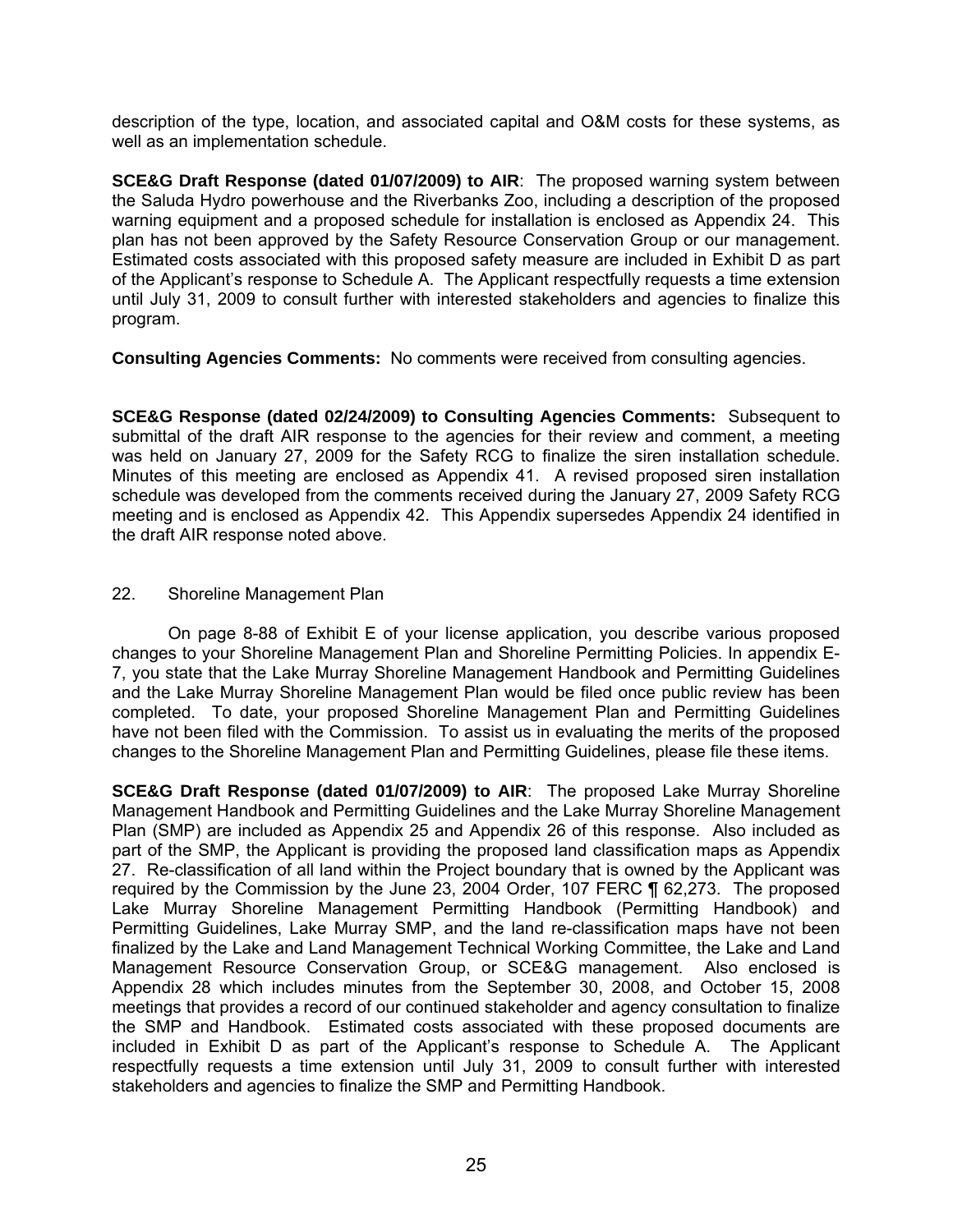**Consulting Agencies Comments: SCDNR Comments**: The tenth item from the SCDNR letter dated February 9, 2009 provides the following comment: "SCE&G has expended considerable effort to solicit stakeholder input and to edit and update the Lake Murray Shoreline Management Permitting Handbook and permitting Guidelines. This has been a significant effort on their part and the process is nearly complete. DNR concurs with their request for additional time to complete this effort." **FWS Comments**: Item 7 of the FWS letter dated February 2, 2009 provides the following comment: "The Service along with many stakeholders have participated in a rigorous process to develop and finalize the Lake Murray Shoreline Management Permitting Handbook and Permitting Guidelines. It appears this process is nearly complete. We concur with the request for additional time to complete this effort." **CIN Comments**: We are reviewing the Lake Murray shoreline management handbook and permitting guidelines and Lake Murray Shoreline Management Plan. We concur that SCE&G be allowed an extension till July 31, 3009 for further consultation and comment. We would like this extension in order for us to be able to directly discuss with them any concerns that we may have. Due to budgetary constraints, we would respectfully request that the drafts and yearly review information be sent to us in order for us to provide our comments in the event that we might not be able to attend the scheduled meeting.

**SCE&G Response (dated 02/24/2009) to Consulting Agencies Comments:** The Licensee concurs with their comments. Subsequent to submittal of the draft AIR response to the agencies for their review and comment, a meeting was held on January 8, 2009 for the Lake and Land Management RCG to finalize the SMP and Handbook. Minutes of this meeting are enclosed as Appendix 43. The changes to the SMP and Handbook were not substantive, but did include wording that is still being resolved by the RCG members. Once the changes are finalized, the Applicant intends to post the proposed SMP and Handbook on our relicensing website and conduct a public meeting to present the information and solicit comments from the general public. Any changes made as a result of the public comment period will be incorporated into the final documents that will be filed as part of the settlement agreement.

# 23. Archaeological Site Monitoring

In section 6.3 of your HPMP, you state that an archaeologist would examine the condition of sites 38SA150 and 38SA244 during major drawdowns, as well as perform a surface collection and additional testing as required under section 6.B of the HPMP. So that we can analyze your proposed measures, please clarify the following:

a) Is the above-referenced surface collection and additional testing to be undertaken repeatedly (as is suggested by the wording in the HPMP) or on a one-time basis? Is this additional work for the purposes of determining these sites' eligibility for the National Register or for another purpose?

**SCE&G Draft Response (dated 01/07/2009) to AIR**: A response to this information request can be found in Appendix 29. This Appendix is labeled "Privileged" due to its archaeological content and is only being distributed to the SC SHPO and Indian tribes.

b) Please explain why these two sites would be monitored no more than once every 5 years (even if major drawdown events below elevation 350 feet plant datum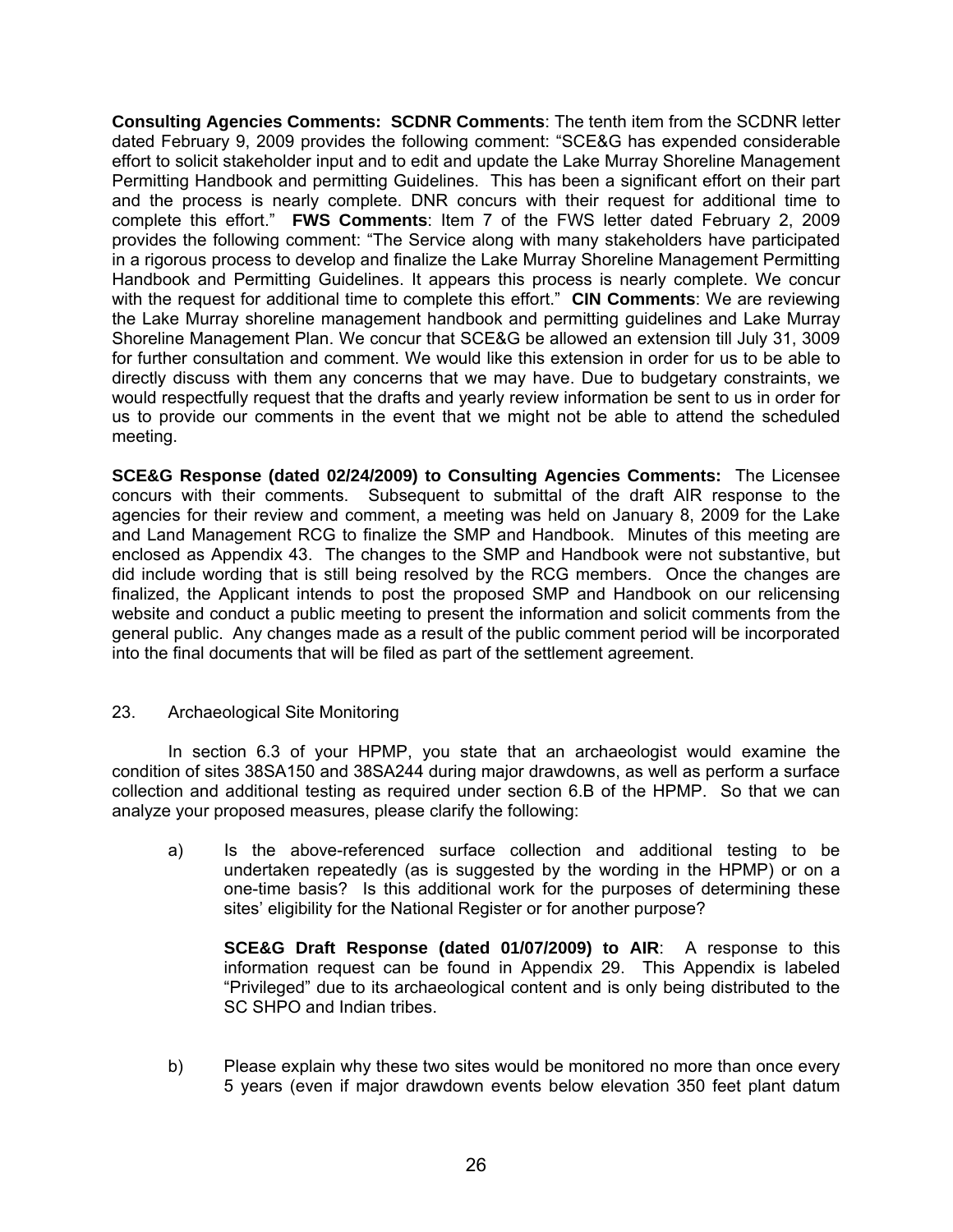occur more frequently than that), while you propose to monitor 24 other sites once every 2 years.

**SCE&G Draft Response (dated 01/07/2009) to AIR**: Approximately 90% of these two sites are under water at normal pool elevation. The new proposed lake level guide curve would not expose much more of the sites, which is why they should be looked at only during major drawdowns. Since the majority of the sites will be underwater most of the time, there is less of a chance of vandalism, destruction, or Project operations effects on the archaeological site. Our reasoning was to avoid conducting a surface investigation too frequently.

**Consulting Agencies Comments**: **CIN Comments**: We concur that sites 38SA 150 and 38SA244 would only need monitoring no more than once every 5 years due to the majority of the site being under water at normal pool elevation which we feel provides protection for these sites. During major draw downs, they will be evaluated and the reported data will be sent to out THPO office. The other sites will need to be monitored according to the once every 2 year cycle as proposed by SCE&G. If circumstances change, we have been assured by SCE&G that they will contact our office upon immediate discovery and we will discuss changes needed for the protection of these sites.

**SCE&G Response (dated 02/24/2009) to Consulting Agencies Comments**: The Licensee concurs with their comments.

#### 24. Tree House Site

 In section 6.1 of the HPMP you indicate that data recovery at the Tree House Site (38LX531) has been completed, and that the recovered artifacts are being catalogued. Please provide us with a schedule for completing and submitting the study report. If the final report is not completed by the time you file your response to our additional information request, please file an interim report that includes survey data and your preliminary findings. The report should be filed as sensitive and non-public.

**SCE&G Draft Response (dated 01/07/2009) to AIR**: The Data Recovery Program field work was performed between February 4 and October 29, 2008. Artifact analysis and report preparation are proceeding on schedule, and the draft report should be available on or before April 29, 2010 for review and comment by the SC State Historic Preservation Officer and the Catawba Indian Nation. After we receive their comments and finalize the report, we will file the final report with the Commission as a supplemental filing associated with the Saluda Hydroelectric Project relicensing process (Project Number 516-459). Since the final report will not be complete by the time of this filing, enclosed as Appendix 30 is a management summary for the archaeological data recovery excavations that should suffice as an interim report that includes survey data and preliminary findings. This Appendix is labeled "Privileged" due to its archaeological content and is only being distributed to the SC SHPO and Indian tribes.

**Consulting Agencies Comments**: **CIN Comments**: We are presently waiting to review the draft artifact analysis and report preparation that we have been informed will be available on or before April 29, 2010. We have a good relationship with both SCE&G and the Principal Archaeologist. We feel confident that our concerns will be addressed if we should have any whenever the draft report comes out.